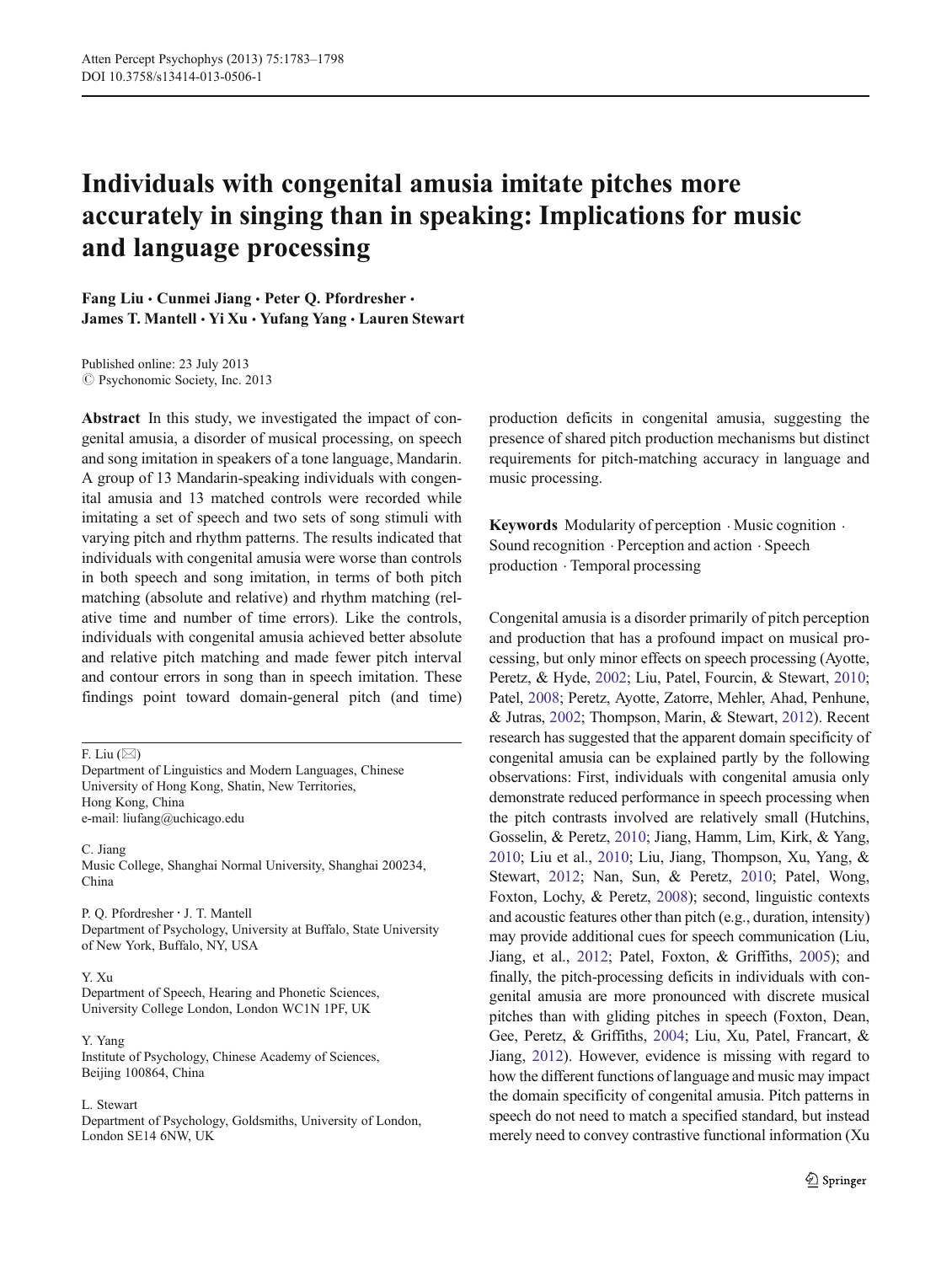[2005\)](#page-15-0). By contrast, musical pitch must conform to specific conventions that apply to individual pitches as well as pitch patterns. In other words, the "form" taken by pitch patterns acts as a means of communication in speech, but is the intended end product for music (Patel, [2008\)](#page-14-0). Understanding how musical versus linguistic pitch processing in congenital amusia is affected by the nature of music and language is useful for formulating a model of pitch processing in music and language that takes into account how impairments compromise auditory-processing skills in either domain. Considering four theoretical perspectives, in the present study we examined the characteristics of pitch and rhythm processing in speech versus song imitation in individuals with congenital amusia who speak a tone language, Mandarin.

## The relationship between music and language

Much recent research has pointed to shared mechanisms between music and speech processing for individuals of different language and musical backgrounds (Bidelman, Gandour, & Krishnan, [2011;](#page-13-0) Hutchins, Gosselin, & Peretz, [2010;](#page-14-0) Jiang et al. [2010](#page-14-0), [2012;](#page-14-0) Liu, Jiang, et al., [2012](#page-14-0); Liu et al., [2010](#page-14-0); Liu, Xu, et al., [2012;](#page-14-0) Mantell & Pfordresher, [2013](#page-14-0); Nan et al., [2010](#page-14-0); Patel, [2008](#page-14-0), [2011,](#page-14-0) [2012a](#page-14-0), [2012b;](#page-14-0) Pfordresher & Brown, [2009](#page-14-0); Tillmann, Burnham, Nguyen, Grimault, Gosselin & Peretz [2011a;](#page-14-0) Tillmann, Rusconi, Traube, Butterworth, Umiltà & Peretz [2011b](#page-14-0)). However, the case study of a Polish-speaking poor-pitch singer (without pitch perceptual problems) in Dalla Bella, Berkowska, and Sowinski ([2011\)](#page-13-0) demonstrated domain-specific performance on pitch imitation in speech (intact) versus song (impaired). Although studies on a larger sample of English-speaking poor-pitch singers suggest that this dissociation may not generalize to the broader population of poor-pitch singers (Mantell & Pfordresher, [2013\)](#page-14-0), it is unclear whether individuals with congenital amusia (with pitch perceptual problems) would demonstrate music-specific pitch production deficits due to the apparent domain specificity of congenital amusia (severely impaired musical perception; relatively spared speech perception) or domain-general pitch production deficits are associated with this disorder.

In the present study, we examined pitch production in congenital amusia through speech and song imitation among speakers of the tone language Mandarin, given that the Mandarin tonal system provides an ideal platform to match speech and song stimuli closely. Mandarin has four lexical tones and a neutral tone (Chen & Xu, [2006;](#page-13-0) Duanmu, [2007](#page-14-0)). In order to make speech stimuli most comparable to song stimuli (Liu, Xu, et al., [2012\)](#page-14-0), only phonologically discrete Mandarin tones were used in the speech materials (i.e., high, Tone 1; low, Tone 3; and mid, the neutral tone). In order to account for the possible effects of interval size and rhythm pattern commonly used in speech versus music (Dowling &

Harwood, [1986;](#page-14-0) Peretz & Hyde, [2003\)](#page-14-0), we included two sets of song stimuli, one with pitch and rhythm patterns similar to those in speech (language-song hereafter), and the other closely resembling Western music (music-song hereafter). We predicted that individuals with congenital amusia would perform worse than controls on both speech and song imitation and that both groups would perform better on song imitation than speech imitation, due to the greater demand on pitch precision imposed by music than speech (Patel, [2008,](#page-14-0) [2011,](#page-14-0) [2012b](#page-14-0)) and because of the fact that when imitating speech materials, individuals tend to imitate the functional goal (e.g., statement/question in English) rather than the form of the utterances (Liu et al., [2010](#page-14-0); Over & Gattis, [2010](#page-14-0)) unless instructed to focus on pitch (Mantell & Pfordresher, [2013\)](#page-14-0).

## Pitch/interval/contour processing in music and speech

Absolute pitch, interval (pitch distance between notes), and contour (pitch direction, up vs. down, between notes) play different roles in long-/short-term memory of melodies (Dowling & Bartlett, [1981;](#page-13-0) Dowling & Fujitani, [1971;](#page-14-0) Dowling & Harwood, [1986](#page-14-0)). Previous findings suggest that individuals with congenital amusia tended to produce pitches lower than the targets when imitating single pitches (Hutchins, Zarate, Zatorre, & Peretz, [2010](#page-14-0)), and they also showed pitch interval and contour errors in singing and pitch matching tasks (Dalla Bella, Giguère, & Peretz, [2009](#page-13-0); Loui, Guenther, Mathys, & Schlaug, [2008](#page-14-0); Wise, [2009\)](#page-15-0). Although these individuals showed great difficulty recognizing, memorizing, and producing melodies without lyrics (Ayotte et al., [2002;](#page-13-0) Dalla Bella et al., [2009](#page-13-0)), it remains unclear which aspects of melodic processing underlie such difficulty: pitch, interval, and/or contour processing? The present study examined pitch/interval/contour processing in speech versus song imitation among Mandarin-speaking individuals with congenital amusia through detailed acoustic analyses. Given that imitation facilitates amusic singing (Tremblay-Champoux, Dalla Bella, Phillips-Silver, Lebrun, & Peretz, [2010\)](#page-15-0) and automatic pitch processing is involved during imitation (Hutchins & Peretz, [2012a](#page-14-0); Liu et al., [2010](#page-14-0); Loui et al., [2008](#page-14-0)), we expected these individuals to perform at the normal level on contour processing, but to show reduced performance on pitch/interval processing in speech/song imitation.

#### Rhythm processing in music and speech

Previous studies have indicated that only around half of individuals with congenital amusia have impaired rhythm processing in music, in terms of their singing of a familiar song (Dalla Bella et al., [2009](#page-13-0)) and performance on the rhythm subtest of the Montreal Battery of Evaluation of Amusia (MBEA; Peretz, Champod, & Hyde, [2003\)](#page-14-0), which consists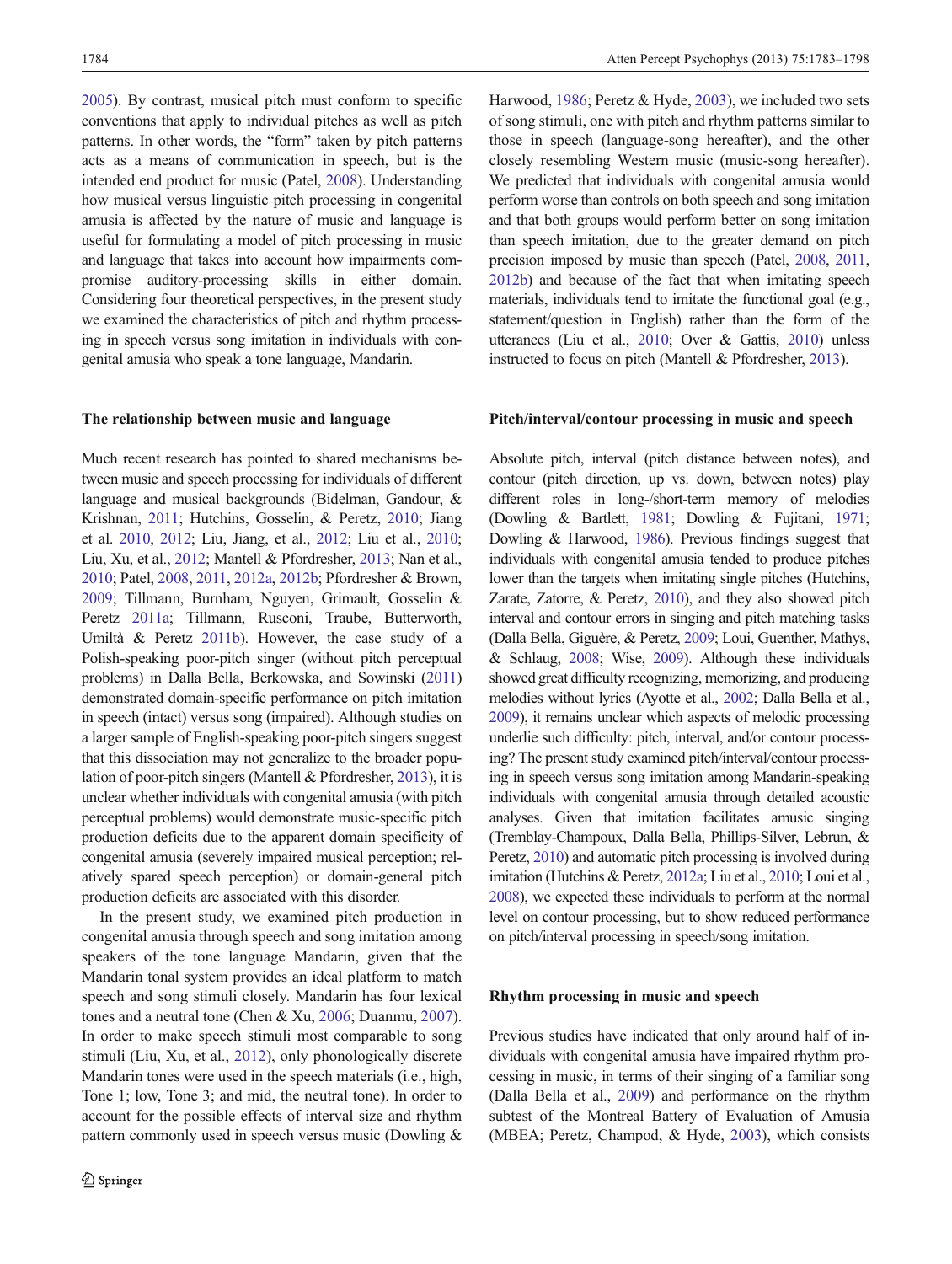of six subtests on scale, contour, interval, rhythm, meter, and memory processing of musical melodies. Other findings suggest that rhythm deficits in individuals with congenital amusia could only be revealed when test materials were musical (vs. noise bursts; Dalla Bella & Peretz, [2003](#page-13-0)) and when pitch variations were also involved (Foxton, Nandy, & Griffiths, [2006\)](#page-14-0). The present study explored whether individuals with congenital amusia would show rhythm processing deficits in song and/or speech imitation. Given that rhythmic patterns in speech often resemble those in music (Patel, [2008](#page-14-0); Patel, Iversen, & Rosenberg, [2006](#page-14-0)), on the basis of the findings in Foxton et al. [\(2006](#page-14-0)), we expected individuals with congenital amusia to demonstrate domain-general rhythm processing difficulties in speech and song imitation.

## The relationship between perception and production

Congenital amusia presents a mixed picture in the relationship between musical perception and production: An association was found in some cases and dissociation in others. For example, when investigating singing in congenital amusia, Dalla Bella et al. [\(2009](#page-13-0)) found that for some individuals with congenital amusia, singing performance can be predicted by sensitivity to pitch changes: The poorer the pitch change detection, the worse the singing. However, in exceptional cases, proficient singing was also associated with severe perceptual deficits, and very poor singing with only mild perceptual deficits. An "action–perception mismatch" in congenital amusia was also observed in Loui et al. [\(2008](#page-14-0)), in which individuals with congenital amusia were able to imitate the correct direction of a heard pitch interval (intact production), despite their inability to report its direction (impaired perception). Nevertheless, a larger cohort of individuals with congenital amusia demonstrated mixed results in this regard (Williamson, Liu, Peryer, Grierson, & Stewart, [2012\)](#page-15-0). Evidence of perception–production dissociation has also been seen in the speech domain, in which English- or Frenchspeaking individuals with congenital amusia showed better performance on imitation than on identification/discrimination of speech intonation (Hutchins & Peretz, [2012a](#page-14-0); Liu et al., [2010](#page-14-0)), and Mandarin-speaking individuals with congenital amusia demonstrated spared lexical tone production but impaired identification/discrimination (Nan et al., [2010\)](#page-14-0). No research has yet examined whether the pitch perception deficit in congenital amusia would have similar effects on speech and music production when the linguistic and musical materials are closely matched.

In the present investigation, we compared the speech/song imitation abilities of individuals with congenital amusia with their scores on the Montreal Battery of Evaluation of Amusia (MBEA; Peretz et al., [2003](#page-14-0)) and their psychophysical perceptual thresholds for pitch change detection and pitch

direction discrimination (see Table [1](#page-3-0); see Liu, Jiang, et al., [2012](#page-14-0), and Liu et al., [2010](#page-14-0), for detailed task descriptions). Given that the deficits seen in the singing of individuals with congenital amusia cannot be solely attributable to their low-level pitch perception deficits (Dalla Bella et al., [2009](#page-13-0)), and given the demonstrated unconscious pitch processing during imitation as compared with the identification/discrimination of the same pitch events (Hutchins & Peretz, [2012a](#page-14-0); Liu et al., [2010;](#page-14-0) Loui et al., [2008](#page-14-0)), we predicted that speech/song imitation in congenital amusia would be accounted for by both psychophysical pitch thresholds and melodic perception abilities.

# Method

# Participants

A group of 13 Mandarin-speaking individuals with congenital amusia and 13 matched controls were recruited via advertisements in the bulletin board systems in Beijing, China. The Montreal Battery of Evaluation of Amusia (MBEA) was used for diagnosis of congenital amusia in these individuals (Henry & McAuley, [2010](#page-14-0); Peretz et al., [2003\)](#page-14-0), with those having a total score of 65 or under (out of 90 trials) on the three pitchbased subtests (scale, contour, and interval) identified as having this musical disorder (Liu, Jiang, et al., [2012;](#page-14-0) Liu et al., [2010;](#page-14-0) Liu, Xu, et al., [2012;](#page-14-0) Thompson et al., [2012](#page-14-0); Williamson & Stewart, [2010](#page-15-0); Williamson et al., [2012](#page-15-0)). At the time of testing, all participants were enrolled as undergraduate or Master's students at universities in Beijing with Mandarin Chinese as their native language. In the questionnaire regarding their music, language, and medical/biological background, none of the participants reported having learning or memory problems with their studies, or any neurological/psychiatric disorders or speech/hearing difficulties. None had received formal extracurricular musical training. Table [1](#page-3-0) shows the characteristics of these participants, as well as their scores on the MBEA subtests (Peretz et al., [2003\)](#page-14-0) and their thresholds for pitch change detection and pitch direction discrimination (Liu, Jiang, et al., [2012;](#page-14-0) Liu et al., [2010\)](#page-14-0). As can be seen, the two groups were comparable on all background measures, but individuals with congenital amusia performed worse on the MBEA and obtained higher pitch thresholds than did controls.

## Stimuli

As in the procedure followed by Mantell and Pfordresher [\(2013](#page-14-0)), the stimuli here were constructed by creating sung tones with pitch patterns and text settings derived from naturally produced speech. Natural speech and song stimuli were recorded in two separate sessions in a soundproof booth at Goldsmiths, University of London, by a 27-year-old Mandarinspeaking female student (the target speaker, hereafter). Born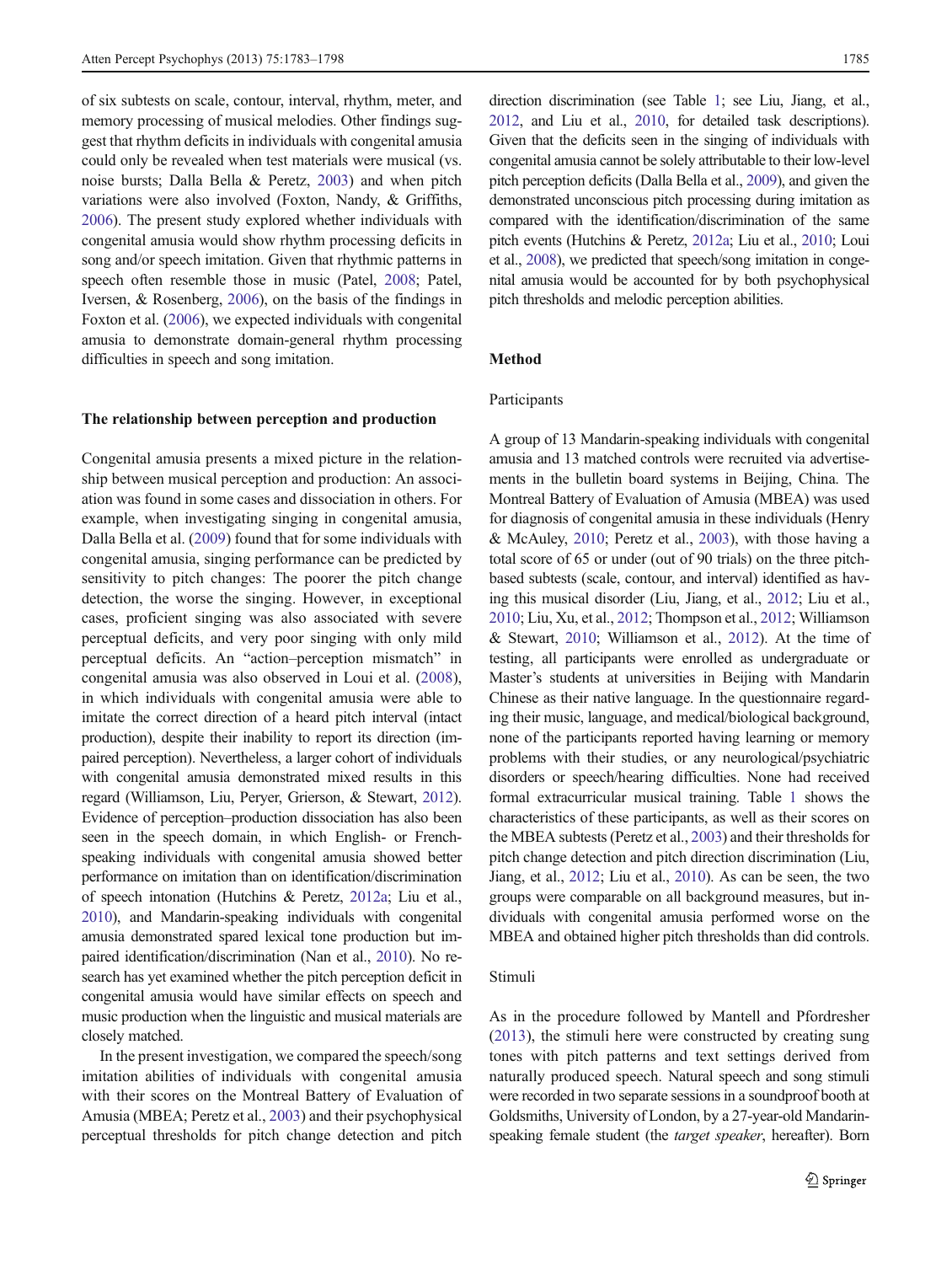| Characteristics                          | Amusic       | Control      |         | $\overline{p}$ |  |
|------------------------------------------|--------------|--------------|---------|----------------|--|
| <b>Sex</b>                               | 8 F, 5 M     | 9 F, 4 M     | N/A     | N/A            |  |
| Handedness                               | 2 L, 11R     | 0 L, 13R     | N/A     | N/A            |  |
| Age                                      | 24.08 (2.93) | 24.69(1.84)  | 0.64    | .53            |  |
| Education (in years)                     | 16.62(2.53)  | 17.92(0.95)  | 1.74    | .09            |  |
| <b>MBEA</b> scale                        | 16.92(3.33)  | 27.00(1.91)  | 9.46    | < 001          |  |
| MBEA contour                             | 19.31(2.90)  | 26.85(1.72)  | 8.06    | < 0.01         |  |
| MBEA interval                            | 18.69(2.98)  | 26.38(1.61)  | 8.18    | < 001          |  |
| MBEA rhythm                              | 21.92 (4.54) | 27.08 (1.71) | 3.83    | < 0.01         |  |
| MBEA meter                               | 19.54(4.03)  | 26.31(2.32)  | 5.24    | < 001          |  |
| <b>MBEA</b> memory                       | 21.54 (4.48) | 28.23(2.01)  | 4.91    | < 001          |  |
| MBEA pitch composite                     | 54.92 (6.97) | 80.23 (3.59) | 11.64   | < 0.01         |  |
| Pitch change detection threshold         | .19(0.07)    | .14(0.04)    | $-2.15$ | .04            |  |
| Pitch direction discrimination threshold | .16(0.06)    | .11(0.05)    | $-2.29$ | .03            |  |

<span id="page-3-0"></span>

|  | <b>Table 1</b> Characteristics of the amusic $(n = 13)$ and control $(n = 13)$ groups |  |  |  |  |  |  |  |
|--|---------------------------------------------------------------------------------------|--|--|--|--|--|--|--|
|--|---------------------------------------------------------------------------------------|--|--|--|--|--|--|--|

 $F =$  female;  $M =$  male;  $L =$  left;  $R =$  right; MBEA = Montreal Battery of Evaluation of Amusia (Peretz et al., [2003\)](#page-14-0). The data are means, with SDs in parentheses; scores on the six MBEA subtests are numbers of correct responses out of 30; the pitch composite score is the sum of the scale, contour, and interval scores; pitch thresholds are in semitones; and t is the statistic of the Welch two-sample t test (two-tailed,  $df = 24$ ). As is described by Liu and colleagues (Liu, Jiang, et al., [2012](#page-14-0); Liu et al., [2010\)](#page-14-0), the pitch change detection threshold task required participants to report which tone contained a pitch glide among three flat/gliding tones (two flat, and one containing either a rising or falling glide). The pitch direction discrimination threshold task required participants to report which gliding tone had a different direction than the other two (among three rising/falling gliding tones)

and raised in Beijing, the target speaker was an amateur singer/songwriter with 16 years of musical training. In total, 20 Mandarin sentences were used as the speech stimuli, each containing two to six syllables (Table 2).

Acoustic analyses of the speech stimuli were done using Praat (Boersma & Weenink, [2011\)](#page-13-0), with the  $F_0$  (fundamental frequency) and duration of each syllable being extracted using the ProsodyPro script (Xu, [2005](#page-15-0)–2012). Discrete complextone  $(F_0$  plus seven odd harmonics) analogues of these stimuli were then created with a custom-written Praat script, using the technique described in Patel, Peretz, Tramo, and Labreque [\(1998\)](#page-14-0), to serve as the targets (to be imitated by the target

speaker) of the language-song stimuli. These complex-tone sequences followed the rhythmic patterns of the speech stimuli but contained discrete pitches in the Western pitch class that were closest to the median  $F_0$ s of the speech syllables.

In the follow-up recording session for the song stimuli, the target speaker was presented with the auditory stimuli of the complex-tone analogues and the written scripts of the speech materials (in Chinese) and was instructed to reproduce/sing the pitches of the complex tones on the speech syllables while her voice was recorded. During recording, the target speaker made spontaneous adjustments to the rhythmic patterns of the complex-tone analogues in order to make the production more

Table 2 Stimuli used in the experiment

| Number of<br>syllables | Stimuli with an early<br>focus | Stimuli with a late<br>focus | Chinese pinyin                        | English translation                    |
|------------------------|--------------------------------|------------------------------|---------------------------------------|----------------------------------------|
| $\overline{2}$         | 黑车?                            | 黑车?                          | Heil chel?                            | Black car?                             |
| $\overline{2}$         | 青天?                            | 青天?                          | Oing1 tian1?                          | Blue sky?                              |
| 3                      | 她的包?                           | 她的包?                         | Ta1 de0 bao1?                         | Her bag?                               |
| 3                      | 三颗星?                           | 三颗星?                         | San1 ke1 xing1?                       | Three stars?                           |
| $\overline{4}$         | 冬天的风?                          | 冬天的风?                        | Dong1 tian1 de0 feng1?                | The winter's wind?                     |
| $\overline{4}$         | 写他书 <sub>1.2</sub>             | 写他书上?                        | Xie <sub>3</sub> ta1 shu1 shang0?     | Write on his book?                     |
| 5                      | 漆黑的天空?                         | 漆黑的天空?                       | Qi1 hei1 de0 tian1 kong1?             | Pitch-black sky?                       |
| 5                      | 小丁长高了?                         | 小丁长高了?                       | Xiao3 Ding1 zhang3 gao1 le0?          | Xiao Ding grew taller?                 |
| 6                      | 老郭的猫丢了?                        | 老郭的猫丢了?                      | Lao3 Guo1 de0 mao1 diu1 $le0$ ?       | Lao Guo's cat is lost?                 |
| 6                      | 小方天天加班?                        | 小方天天加班?                      | Xiao3 Fang1 tian1 tian1 jia1<br>ban1? | Xiao Fang works overtime every<br>day? |

The focused words are in boldface. 0, 1, and 3 in the Chinese pinyin column stand for the neutral, high, and low tones in Mandarin, respectively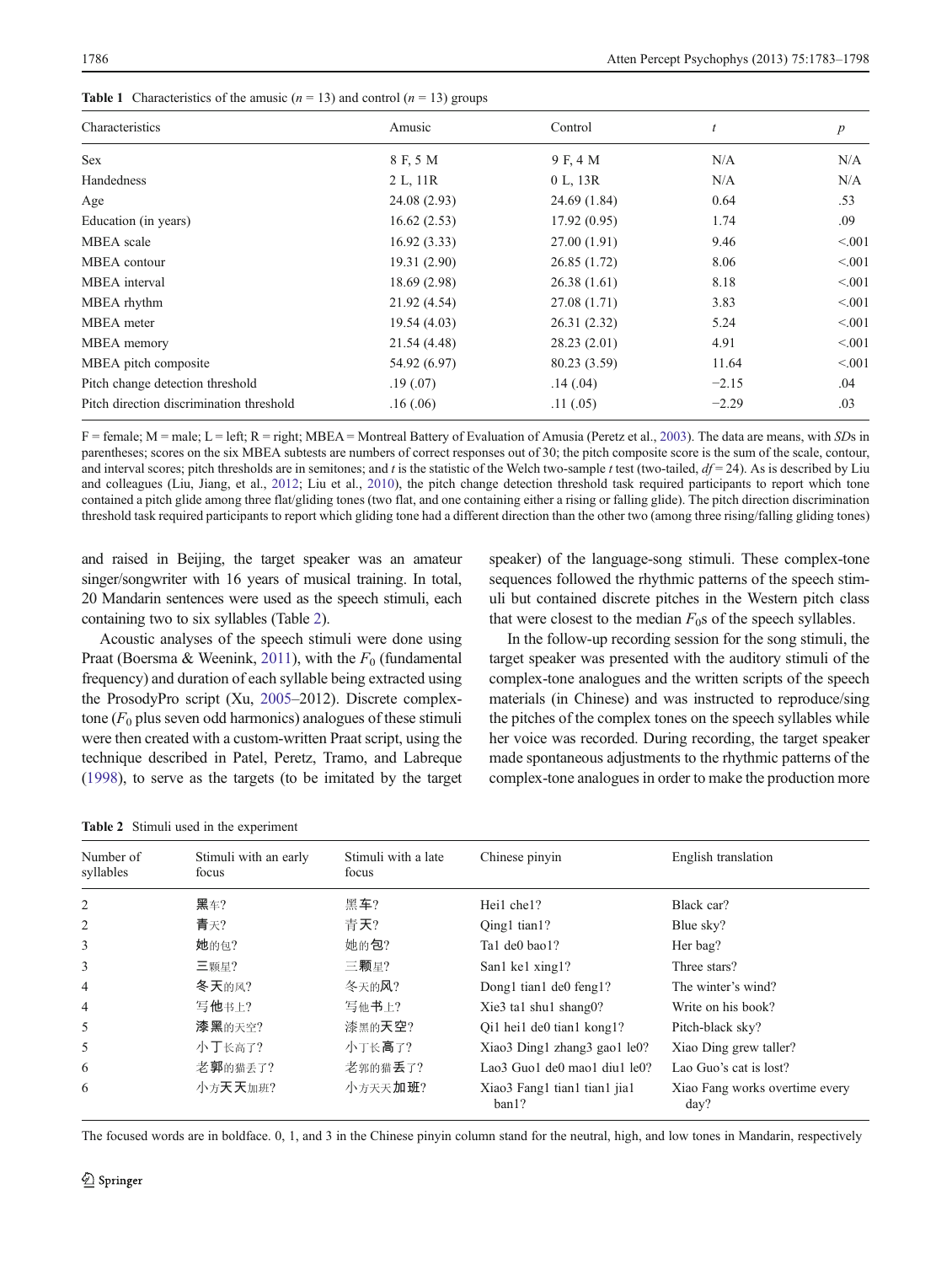song-like. This set of recordings led to language-song stimuli, which featured musical pitches in the chromatic scale that were nearest to the median  $F_0$ s of the speech syllables. Consequently, these songs were atonal and contained larger pitch intervals than are common in Western music. In order to create tonal melodies that adhered more closely to the Western diatonic scale, the target speaker was requested to improvise and record another set of songs (music-song stimuli) that approximated the global melodic contours of the stimuli in speech and language song. Figure 1 shows the  $F_0$  (in semitones, or st) contours of a set of speech/song examples (accessible at [https://sites.google.com/site/fangliuproject/sound](https://sites.google.com/site/fangliuproject/sound-examples)[examples\)](https://sites.google.com/site/fangliuproject/sound-examples), in which black dots represent the target productions, and green diamonds and red squares represent imitations by a control (C08) and an amusic (A08) participant, respectively. As can be seen, although the rhythms in the language-song stimuli mirrored but were proportionally slower than the speech rhythms, the music-song stimuli were mostly isochronous. It is worth noting that neither the language-song nor the music-song stimuli contained vibrato.

In order for participants of different genders to imitate target stimuli of the same gender, the three sets of recorded speech/song stimuli were synthesized into natural-sounding female (preserving the absolute pitches and formant frequencies of the original recordings) and male (changing the original pitches to one octave lower and shifting the frequencies of the original formants by .78 so as to achieve male voice characteristics) voices, using the "change gender" command in Praat. None of the participants commented that either the female or the male voice sounded unnatural, and no significant differences were found in imitation performance between the participants of different genders for either the amusic or the control group. Therefore, the syntheses of the female/male target stimuli were unlikely to have caused any adverse effects on imitation performance.

Table [3](#page-5-0) displays the acoustic characteristics of the three types of stimuli in the female target (the values in the male target were 12 semitones lower). Paired  $t$  tests (shown in

Table [3](#page-5-0)) indicated that the speech and language-song stimuli did not differ significantly in absolute pitch (measured as the median  $F_0$  of each syllable rhyme, in semitones) and pitch interval (the absolute difference in median  $F_0$ s between two consecutive syllable rhymes, in semitones), whereas the music-song stimuli generally had higher absolute pitches and smaller pitch intervals than did the speech and language-song stimuli. Whereas the speech stimuli on average had the shortest syllable durations (length of each syllable rhyme, in milliseconds) and interonset intervals (interval between the onsets of two consecutive syllable rhymes, in milliseconds; *IOIs*, hereafter), the music-song stimuli featured the longest syllable durations and IOIs.

# Procedure

The experiments were conducted in a quiet room at the Institute of Psychology, Chinese Academy of Sciences in Beijing, China. Ethical approval was granted by both Chinese Academy of Sciences and Goldsmiths, University of London. Written informed consent forms were obtained from all participants. In previous studies, English-speaking individuals with congenital amusia had shown normal laryngeal control (the contact phase regularity of vocal fold vibration) and pitch production (overall pitch range and pitch regularity) when reading a story and producing three sustained vowels (Liu et al., [2010\)](#page-14-0), and lexical tone production of Mandarin-speaking individuals with congenital amusia achieved near-perfect recognition rates by native listeners (Nan et al., [2010](#page-14-0)). On the other hand, French- and English-speaking individuals with congenital amusia have been shown to have problems with singing (Ayotte et al., [2002](#page-13-0); Dalla Bella et al., [2009](#page-13-0); Tremblay-Champoux et al., [2010](#page-15-0)). On the basis of the expected level of difficulty of the tasks, the three imitation tasks were administered to the participants in the order of (1) speech imitation, (2) language-song imitation, and (3) music-song imitation, with the easiest task presented first. These tasks were separated by



Fig. 1  $F_0$  contours [in semitones, or st; st = 12 \* log<sub>2</sub>(Hz), Hz = 2<sup>(st/12)</sup>, with 1 Hz as the reference frequency] of a set of speech/song examples produced by the target speaker (black dots) and participants C08 (green diamonds) and A08 (red squares): (a) speech, (b) language-song, and (c) music-song. The Mandarin sentence is 冬天的风? ("Dong1tian1 de0

feng1?"; "The wind in the winter?"), where 1 denotes the Mandarin high tone and 0 the neutral tone. Note that although the tones all had level pitches in the phonological/underlying forms, the surface representations may not be flat, because of various articulatory constraints (Xu & Wang, [2001](#page-15-0))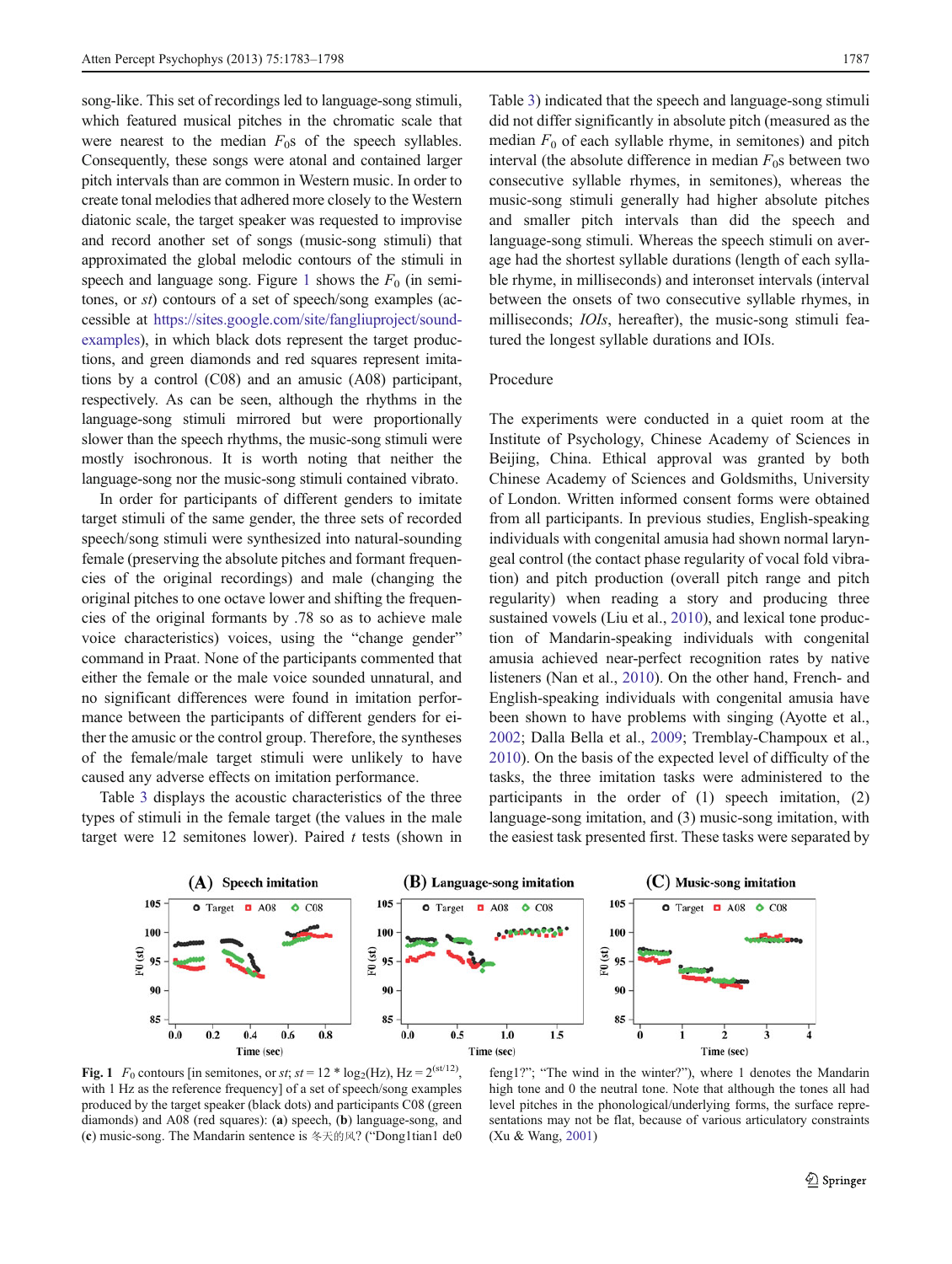| <b>Characteristics</b> |           | Speech $(Sp)$   | Language-Song $(S1)$ | Music-Song (S2) | Paired t test (Two-Sided)               |
|------------------------|-----------|-----------------|----------------------|-----------------|-----------------------------------------|
| Absolute pitch         | Mean      | 95.50           | 95.53                | 96.44           | Sp vs. S1: $t(79) = .31, p = .75$       |
|                        | SD        | 3.83            | 4.02                 | 3.52            | Sp vs. S2: $t(79) = 2.58$ , $p = .01$   |
|                        | Range     | 89.02-101.77    | 88.74-102.12         | 89.46-103.17    | S1 vs. S2: $t(79) = 2.32, p = .02$      |
| Pitch interval         | Mean      | 4.39            | 4.66                 | 3.40            | Sp vs. S1: $t(59) = 1.68$ , $p = .10$   |
|                        | <i>SD</i> | 3.10            | 3.34                 | 2.12            | Sp vs. S2: $t(59) = 2.29$ , $p = .03$   |
|                        | Range     | $0.02 - 11.48$  | $0.01 - 13.17$       | $0.09 - 9.07$   | S1 vs. S2: $t(59) = 2.63$ , $p = .01$   |
| Syllable duration      | Mean      | 153.13          | 390.02               | 836.13          | Sp vs. S1: $t(79) = 11.87, p < .001$    |
|                        | SD.       | 51.92           | 215.16               | 142.12          | Sp vs. S2: $t(79) = 52.66, p < .001$    |
|                        | Range     | 50.84-258.05    | $89.71 - 1.016.25$   | 630.85-1,196.52 | S1 vs. S2: $t(79) = 28.22, p < .001$    |
| <b>TOI</b>             | Mean      | 241.75          | 414.69               | 943.69          | Sp vs. S1: $t(59) = 14.84$ , $p < .001$ |
|                        | SD.       | 63.50           | 133.53               | 47.63           | Sp vs. S2: $t(59) = 77.69$ , $p < .001$ |
|                        | Range     | 111.18 - 389.85 | 186.56-818.51        | 844.65-1,037.78 | S1 vs. S2: $t(59) = 31.52, p < .001$    |

<span id="page-5-0"></span>Table 3 Acoustic characteristics of the three types of stimuli in the female target production

Absolute pitch [in semitones, or st; st = 12 \* log<sub>2</sub>(Hz), Hz =  $2<sup>(s/t/12)</sup>$ , with 1 Hz as the reference frequency] is the median  $F_0$  of each syllable rhyme. Pitch interval (in semitones) is the pitch distance between two consecutive syllables (i.e., the difference in the median  $F_0$ s of the syllable rhymes; in absolute value). Syllable duration (in milliseconds) is the duration of each syllable rhyme. IOI (in milliseconds) is the interonset interval between two consecutive syllable rhymes

approximately 15-min gaps, during which the participants carried out the tone/intonation perception tasks as described in Liu, Jiang, et al. [\(2012](#page-14-0)). The fixed order of presentation of the speech/song imitation tasks was unlikely to have an impact on the present results for the following reasons. First, no consistent stimulus type effect was observed on imitation performance across the different measures reported in the [Results](#page-6-0) section. Second, experiments that have been set up to look at change in performance across repetitions of the same trial have shown no effect of simple repetition (i.e., no improvement) on pitch matching (Hutchins & Peretz, [2012b\)](#page-14-0) or speech/song imitation (Wisniewski, Mantell, & Pfordresher, [in press](#page-15-0)).

The presentation of the target stimuli and the recording of the imitations were both done using Praat. Four practice trials, with items different from those in experimental trials, were given before the speech imitation task to familiarize the participants with the tasks and procedure. Speech/song stimuli were presented one at a time in pseudorandom order (the same across the three tasks) to the participants, who were required to imitate the pitch and time patterns of the utterances/melodies as closely as possible while their voice was recorded. The participants were encouraged to imitate each stimulus immediately following its presentation, although they could request that the experimenter (author F.L.) replay the stimulus if it was unclear, or repeat the imitation if there was disfluency (both of which rarely happened).

## Data analysis

that musical beats in singing are usually synchronized with the vowel onsets, rather than the initial consonants, of the sung notes (Sundberg & Bauer-Huppmann, [2007\)](#page-14-0), syllable/note duration was calculated as the length of the syllable rhyme, and the onset of syllable rhyme was defined as the syllable/note onset time. The median  $F_0$ s of the syllable rhymes were extracted in order to indicate pitch heights. Adapting the acoustic measurements in previous singing or pitch-matching studies (Dalla Bella et al., [2011](#page-13-0); Dalla Bella, Giguère, & Peretz, [2007,](#page-13-0) [2009;](#page-13-0) Pfordresher & Brown, [2007;](#page-14-0) Pfordresher, Brown, Meier, Belyk, & Liotti, [2010](#page-14-0); Ward & Burns, [1978\)](#page-15-0), the following pitch and time variables were calculated so as to examine imitation accuracy of the participants.

The *absolute pitch deviation* (in semitones) of the imitated syllable/note from the target was the absolute difference in median  $F_0$  between the two. Each participant had 20 values for each stimulus type, averaged across two to six syllables/notes in the 20 utterances/melodies. The bigger the value, the less accurate the imitation in terms of absolute pitch matching.

The *pitch interval deviation* (in semitones) was the absolute difference between the imitated pitch interval (difference in median  $F_0$  between two consecutive syllables/notes; in absolute value) and the target pitch interval. Each participant had 20 values for each stimulus type, averaged across one to five intervals in the 20 utterances/melodies. The bigger the value, the less accurate the imitation in terms of relative pitch matching.

The signed interval deviation (in semitones) was the signed difference between each imitated interval (in absolute value) and the corresponding target interval (in absolute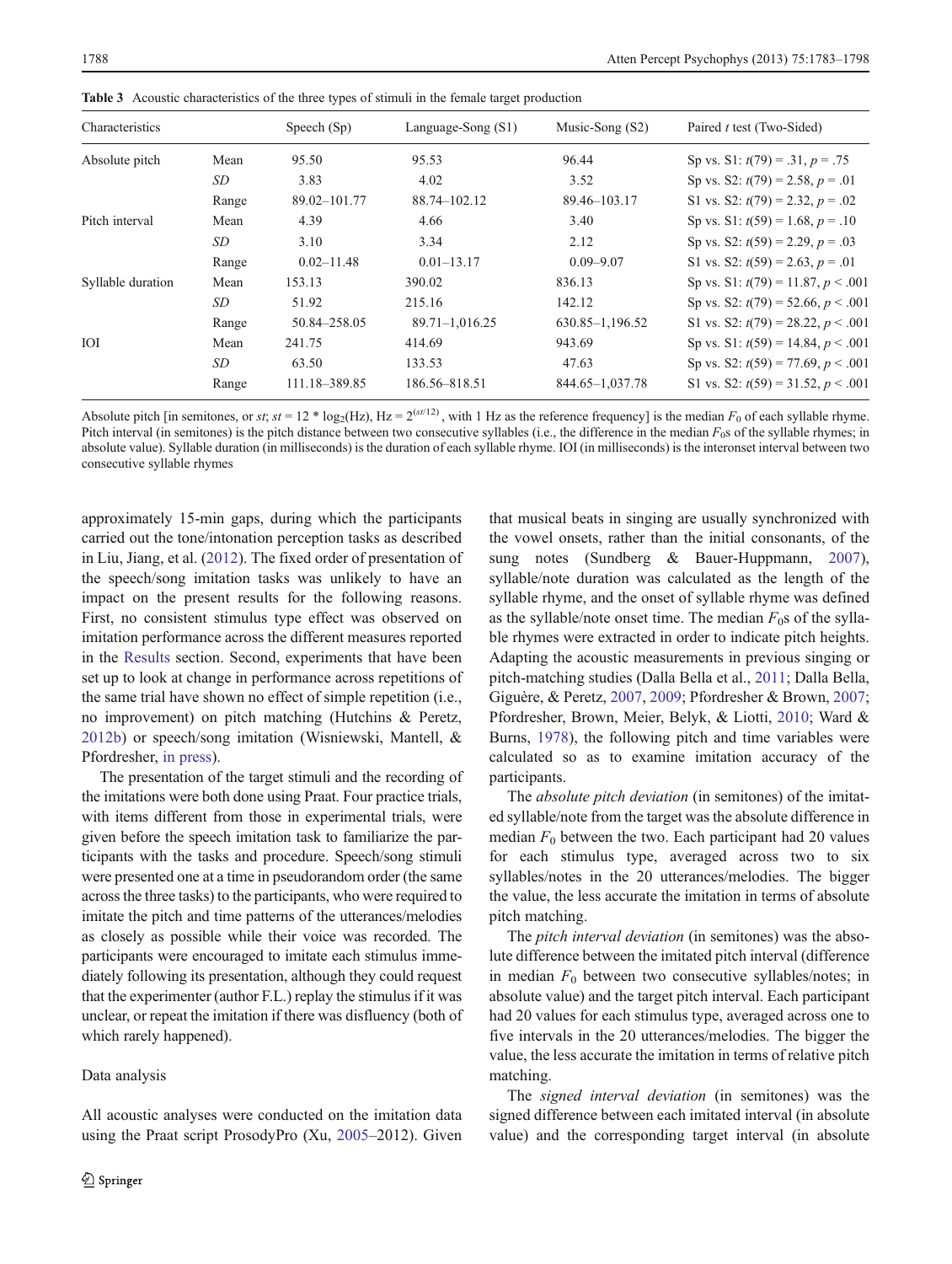<span id="page-6-0"></span>value). Each participant had 60 values for each stimulus type, as the 20 utterances/melodies contained 60 intervals in total. Negative deviations indicate interval compressions, and positive deviations suggest interval expansions. This measure was used for examining patterns of interval compressions/expansions across the three stimulus types for the amusic and control groups, and not for measuring imitation accuracy per se.

The *number of contour errors* (out of the total 60 contours for each stimulus type) was the number of imitated pitch intervals that constituted different pitch directions (up, down, or level) than the corresponding target pitch intervals. Pitch direction was considered to be up or down if the difference in median  $F_0$  between two consecutive syllables/notes was higher or lower by one semitone or more. If the difference in median  $F_0$  between two consecutive syllables/notes was within one semitone, the two syllables/notes were considered to form a level/flat pitch direction.

The number of pitch interval errors (out of the total 60 intervals for each stimulus type) was the number of imitated pitch intervals that were larger or smaller than the corresponding target pitch intervals by one semitone. As in Dalla Bella et al. ([2007,](#page-13-0) [2009,](#page-13-0) [2011\)](#page-13-0), pitch interval errors were counted without considering whether pitch direction errors also occurred. Namely, imitated and target pitch intervals were compared using absolute values, which ignored co-occurring contour errors (if any).

The duration difference (in milliseconds) between the imitated syllable/note and the target was the absolute difference in rhyme length between the two. Each participant had 20 values for each stimulus type, averaged across two to six syllables/notes in the 20 utterances/melodies. The bigger the value, the less accurate the imitation in terms of absolute time matching.

The IOI difference (in milliseconds) was the absolute difference in interonset interval between two consecutive syllables/ notes of the imitated and target productions. Each participant had 20 values for each stimulus type, averaged across one to five IOIs in the 20 utterances/melodies. The bigger the value, the less accurate the imitation in terms of relative time matching.

The number of time errors (out of the total 80 syllables/ notes for each stimulus type) was the number of imitated syllables/notes that were at least 25 % longer or shorter than the corresponding target syllables/notes (Dalla Bella et al., [2007,](#page-13-0) [2009](#page-13-0)).

It is worth noting that—as compared with the absolute pitch deviation, pitch interval deviation, signed interval deviation, and duration/IOI differences—the numbers of contour/pitch interval/time errors are relative measures that are not necessarily affected by the characteristics of the target stimuli.

All statistical analyses were conducted using R (R Development Core Team, [2012\)](#page-14-0). Two-way repeated measures analyses of variance (ANOVAs) were conducted to assess the main effects of group (amusic, control) and stimulus type (speech, language-song, music-song) on imitation accuracy, as well as their interaction. Generalized eta-squared was the measure of effect size calculated (Bakeman, [2005](#page-13-0)). The "glht" function ("Simultaneous Tests for General Linear Hypotheses") in the R package "multcomp" was used for post-hoc analyses, using Tukey contrasts for multiple comparisons of the means (Hothorn, Bretz, & Westfall, [2008\)](#page-14-0). Kendall's rank correlation tau ( $\tau$ ; two-sided) was used for the correlation analyses. In order to examine whether, and to what extent, target pitches/intervals (durations/IOIs for time variables) affected each group's pitch/time matching accuracy, linear mixed-effects models were fit on the individual syllables/notes (which comprised 80 pitches/durations and 60 intervals/IOIs in total for each stimulus type) using the lme4 package for R (Baayen, Davidson, & Bates, [2008\)](#page-13-0), with group (amusic, control) and target pitches/intervals/durations/IOIs as fixed effects, and individual participants and items as random effects. It is worth mentioning that it is inappropriate to use analysis of covariance to examine the effect of stimulus type with target pitches/intervals/durations/IOIs as covariates, since the two are not independent, and the assumption of the homogeneity of regression slopes for amusic and control groups was not met (Miller & Chapman, [2001](#page-14-0)).

## Results

## Absolute pitch deviation

Figure [2](#page-7-0) shows box plots of the absolute pitch deviations (in semitones) of the two groups in the three imitation tasks, in which each participant had 20 values for each stimulus type, averaged across two to six syllables/notes in the utterances/melodies. The two-way repeated measures ANOVA revealed a significant main effect of group  $[F(1, 24) = 8.03, p =$ .009,  $\eta_p^2$  = .24]. Individuals with congenital amusia produced significantly larger absolute pitch deviations than did controls across all three tasks (post-hoc comparisons between groups: speech,  $z = 2.47$ ,  $p = .01$ ; language-song,  $z = 2.93$ ,  $p = .003$ ; music-song,  $z = 2.87$ ,  $p = .004$ ). The main effect of stimulus type was also significant  $[F(2, 48) = 26.28, p < .001, \eta_p^2 = .07]$ , with both groups showing better absolute pitch matching for language-song and music-song stimuli than for the speech stimuli (post-hoc analyses for individuals with congenital amusia: language-song vs. speech,  $z = -3.78$ ,  $p < .001$ ; musicsong vs. speech,  $z = -3.81$ ,  $p < .001$ ; controls: language-song vs. speech,  $z = -6.91$ ,  $p < .001$ ; music-song vs. speech,  $z = -10.44$ .  $p < .001$ ). Controls also showed better absolute pitch matching in music-song than in language-song imitation ( $z = -3.54$ ,  $p =$ .001). No significant Group  $\times$  Stimulus Type interaction was found for absolute pitch deviations.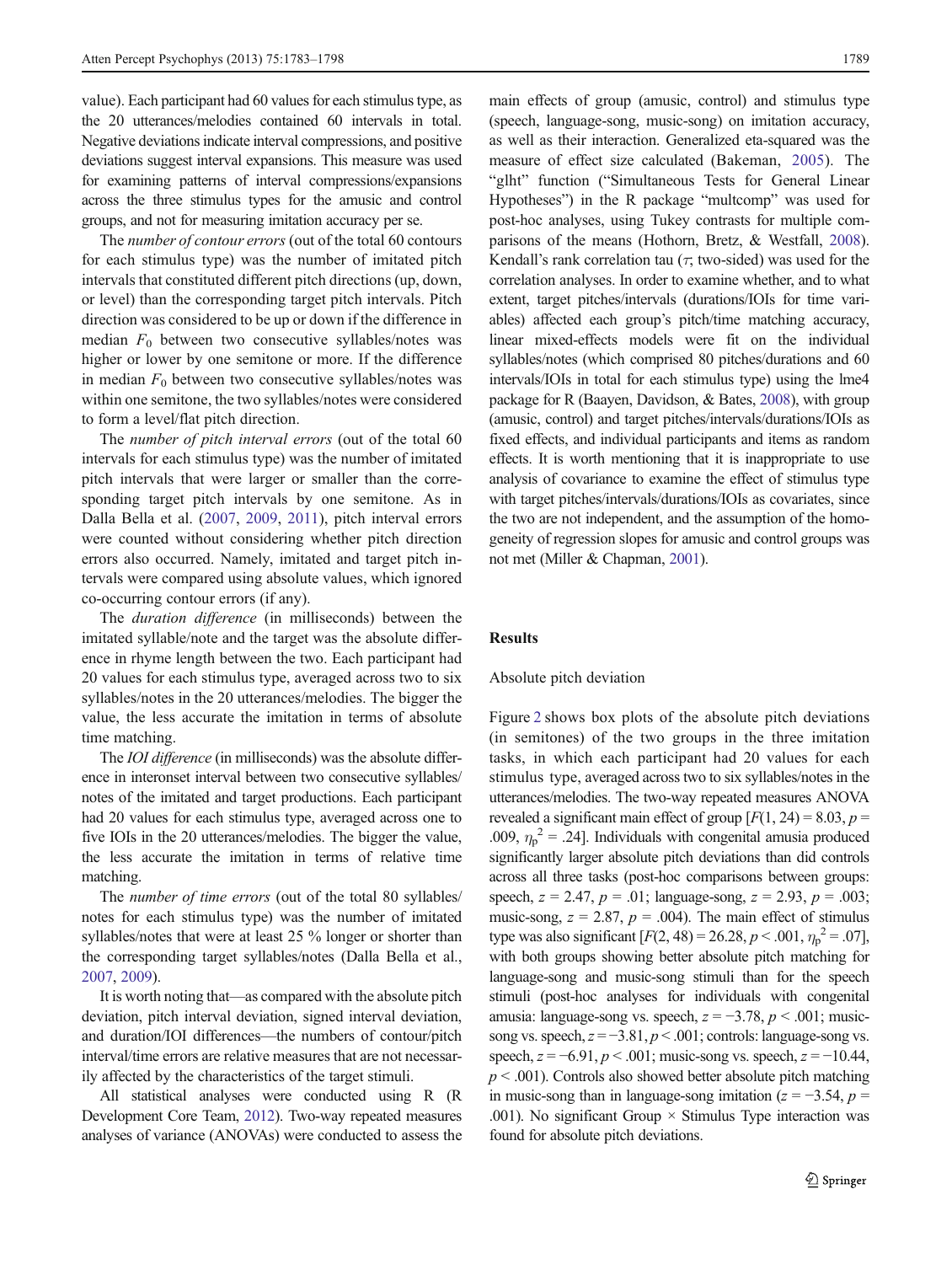<span id="page-7-0"></span>

Fig. 2 Absolute pitch deviations (in semitones) of individuals with congenital amusia and controls in speech (a), language-song (b), and music-song (c) imitation. Each participant had 20 values for each stimulus type, averaged across two to six syllables/notes in the 20 utterances/melodies. These box plots show the extreme of the lower whisker, the lower hinge of the box, the median, the upper hinge, and

the extreme of the upper whisker. The two hinges are the first and third quartiles, and the whiskers extend to the most extreme data points, which are no more than 1.5 times the interquartile range from the box. The data points that lie beyond the extremes of the whiskers are outliers, denoted by small open circles

Linear mixed-effects models of the absolute pitch deviations (with group and target pitches as fixed effects and individual participants and items as random effects) indicated that target pitch heights were negatively associated with the absolute pitch deviations in all three tasks (speech,  $t =$  $-6.00, p < .001$ ; language-song,  $t = -2.72, p = .007$ ; musicsong,  $t = -2.45$ ,  $p = .01$ ; the higher the target pitch, the smaller the absolute pitch deviation). A significant Group  $\times$ Target Pitch interaction was found for speech imitation  $(t =$ 2.13,  $p = .03$ ; the negative effect of target pitch on absolute pitch deviation was stronger for individuals with congenital amusia than controls), but not for language-song or musicsong imitation.

## Pitch interval deviation

Figure [3](#page-8-0) shows box plots of the pitch interval deviations (in semitones) of the two groups in the three tasks. The two-way repeated measures ANOVA revealed significant main effects of group  $[F(1, 24) = 12.76, p = .002, \eta_p^2 = .27]$  and stimulus type  $[F(2, 48) = 33.00, p < .001, \eta_p^2 = .30]$ , but no Group  $\times$ Stimulus Type interaction on the pitch interval deviations. Post-hoc analyses suggested that individuals with congenital amusia had significantly larger pitch interval deviations than did the controls across all three tasks (speech,  $z = 1.99$ ,  $p =$ .047; language-song,  $z = 3.30$ ,  $p < .001$ ; music-song,  $z = 4.14$ ,  $p < .001$ ). Both groups showed better relative pitch matching for music-song than speech or language-song stimuli (individuals with congenital amusia: music-song vs. speech,  $z =$  $-6.86$ ,  $p < .001$ ; music-song vs. language-song,  $z = -4.78$ ,  $p <$ .001; controls: music-song vs. speech,  $z = -10.54$ ,  $p < .001$ ; music-song vs. language-song,  $z = -4.64$ ,  $p < .001$ ). Although controls also showed better relative pitch matching in language-song than speech imitation ( $z = -5.90, p < .001$ ), this difference was only marginally significant for individuals with congenital amusia ( $z = -2.09$ ,  $p = .09$ ).

Linear mixed-effects models of pitch interval deviations on group and target interval revealed a significant main effect of target interval (speech,  $t = 15.10, p < .001$ ; language-song,  $t = 10.88$ ,  $p < .001$ ; music-song,  $t = 8.87$ ,  $p < .001$ ) and a significant Group  $\times$  Target Interval interaction (speech,  $t =$  $-3.96, p < .001$ ; language-song,  $t = -5.61, p < .001$ ; musicsong,  $t = -3.60, p < .001$ ) in all three tasks, as we observed a positive association between target interval and interval deviation (the larger the target interval, the greater the interval deviation), and this association was stronger in individuals with congenital amusia than in controls.

## Signed interval deviation

Figure [4](#page-8-0) shows the mean signed interval deviations (and standard errors) of the two groups against the target intervals (rounded to integers) for speech, language-song, and musicsong imitation. Repeated measures ANOVAs were conducted on the signed interval deviations for each stimulus type, with Target Interval as the within-subjects factor and Group as the between-subjects factor. Given that theoretically only interval expansions are possible for the Target Interval 0 semitone (Dalla Bella et al., [2009](#page-13-0)), this interval size was not included in the ANOVA models. A significant group difference was found for language-song imitation [individuals with congenital amusia, mean  $(SD) = -.97$  (1.76); controls = -.46 (1.25);  $F(1, 24) = 5.29, p = .03, \eta_p^2 = .09$ , but not for speech or music-song imitation. We found a significant main effect of target interval for all three types of stimuli [speech,  $F(10, 10)$ ] 240) = 26.07,  $p < .001$ ,  $\eta_p^2 = .32$ ; language-song,  $F(12)$ , 288) = 48.15,  $p < .001$ ,  $\eta_p^2 = .58$ ; music-song,  $F(6, 144) =$ 70.67,  $p < .001$ ,  $\eta_p^2 = .71$ , with larger target intervals generally leading to greater interval compressions in imitation. The Target Interval  $\times$  Group interaction was also significant for all three types of stimuli [speech,  $F(10, 240) = 1.92$ ,  $p = .04$ ,  $\eta_p^2$  = .03; language-song,  $F(12, 288) = 4.25$ ,  $p < .001$ ,  $\eta_p^2$  =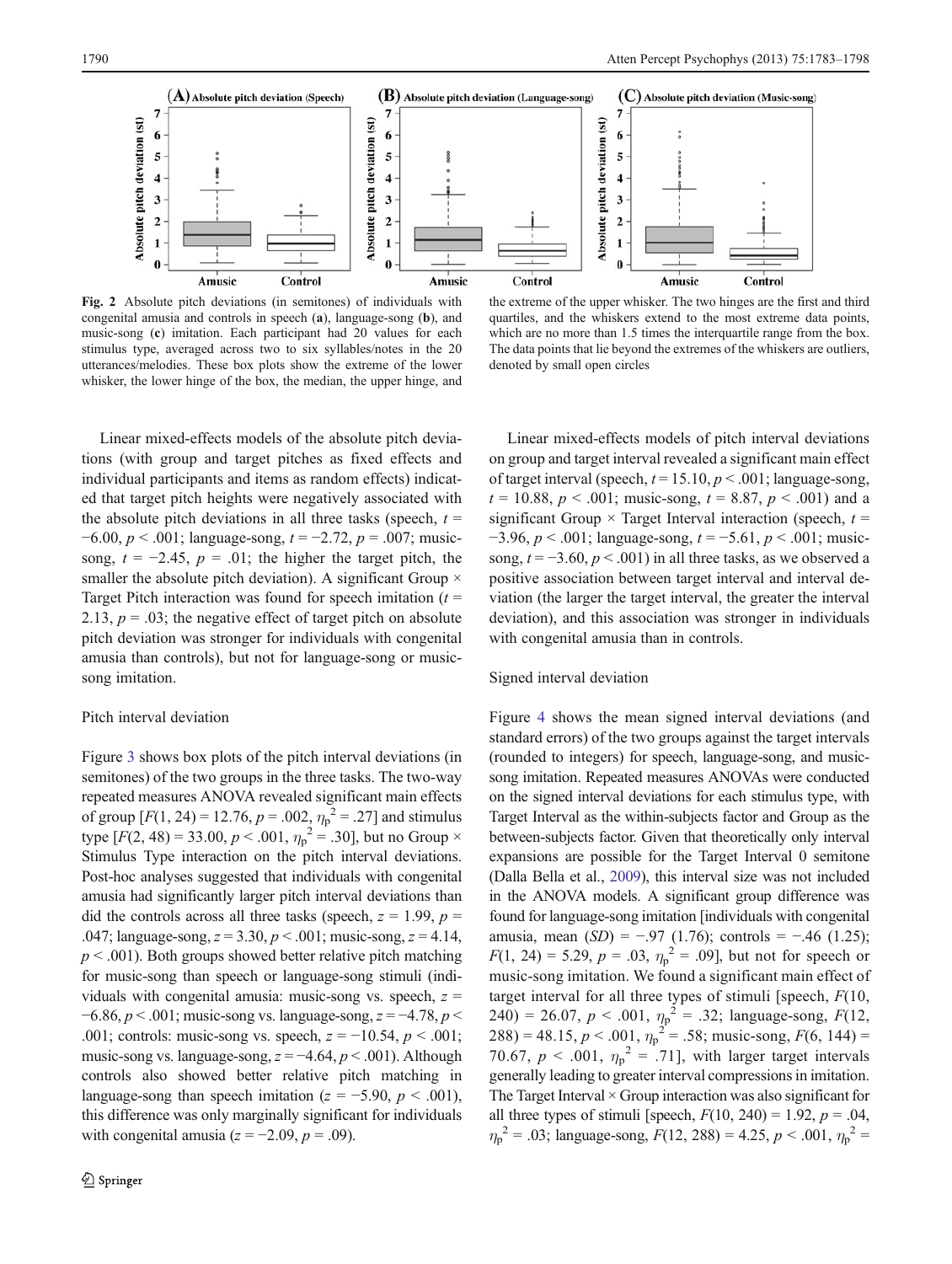<span id="page-8-0"></span>

Fig. 3 Pitch interval deviations (in semitones) of individuals with congenital amusia and controls in speech (a), language-song (b), and music-song (c) imitation. Each participant had 20 values for each stimulus type, averaged across one to five intervals in the 20 utterances/melodies

.06; music-song,  $F(6, 144) = 4.45$ ,  $p < .001$ ,  $\eta_p^2 = .11$ , as the two groups demonstrated different degrees of interval expansions/compressions across the spectrum of the target interval sizes.

#### Number of pitch interval errors

Figure [5](#page-9-0) shows the numbers of pitch interval errors made by the two groups out of the total of 60 pitch intervals in each stimulus type. The two-way repeated measures ANOVA revealed significant main effects of group  $[F(1, 24) = 13.75, p = .001, \eta_p^2]$ .28] and stimulus type  $[F(2, 48) = 26.63, p < .001, \eta_p^2 = .27]$ , and a significant Group  $\times$  Stimulus Type interaction  $[F(2, 48) =$ 4.11,  $p = .02$ ,  $\eta_p^2 = .05$ ], on numbers of pitch interval errors. Post-hoc analyses suggested that the group effect was only significant for language-song ( $z = -3.14$ ,  $p = .002$ ) and musicsong ( $z = -4.52$ ,  $p < .001$ ) imitation, but not for speech imitation. In addition, individuals with congenital amusia achieved fewer interval errors in music-song than in speech imitation  $(z =$  $-3.04$ ,  $p = .007$ ), and controls' pitch interval errors were significantly different across the three tasks (speech > language-song,  $z = 4.15$ ,  $p < .001$ ; speech > music-song,  $z = 7.51$ ,  $p < .001$ ; language-song > music-song,  $z = 3.36$ ,  $p = .002$ ).

Generalized linear mixed-effects models revealed a positive association between number of pitch interval errors and target interval in all three tasks (speech,  $z = 9.27$ ,  $p < .001$ ; language-song,  $z = 7.23$ ,  $p < .001$ ; music-song,  $z = 5.00$ ,  $p <$ .001), as both groups made more pitch interval errors when the target intervals were relatively large.

# Number of contour errors

Figure [6](#page-9-0) shows numbers of contour errors made by the two groups out of the total 60 contours in each stimulus type. No significant group effect or Group × Stimulus Type interaction was observed. The main effect of stimulus type was significant  $[F(2, 48) = 54.98, p < .001, \eta_p^2 = .48]$ , as both groups made significantly fewer contour errors with music-song than with speech/language-song stimuli (individuals with congenital amusia: speech > music-song,  $z = 6.17$ ,  $p < .001$ ; language-song > music-song,  $z = 4.92$ ,  $p < .001$ ; controls: speech > music-song,  $z = 8.03$ ,  $p < .001$ ; language-song > music-song,  $z = 6.98$ ,  $p < .001$ ).

Generalized linear mixed-effects models revealed a negative association between numbers of contour errors and target intervals for both speech ( $z = -6.47$ ,  $p < .001$ ) and language-



Fig. 4 Mean signed interval deviations (in semitones; with standard errors) of individuals with congenital amusia (red dashed lines) and controls (black straight lines) against target intervals (rounded to integers, in semitones) in speech (a), language-song (b), and music-song

(c) imitation. Each participant had 60 values for each stimulus type, as the 20 utterances/melodies contained 60 intervals in total. Negative deviations indicate interval compressions, and positive deviations suggest interval expansions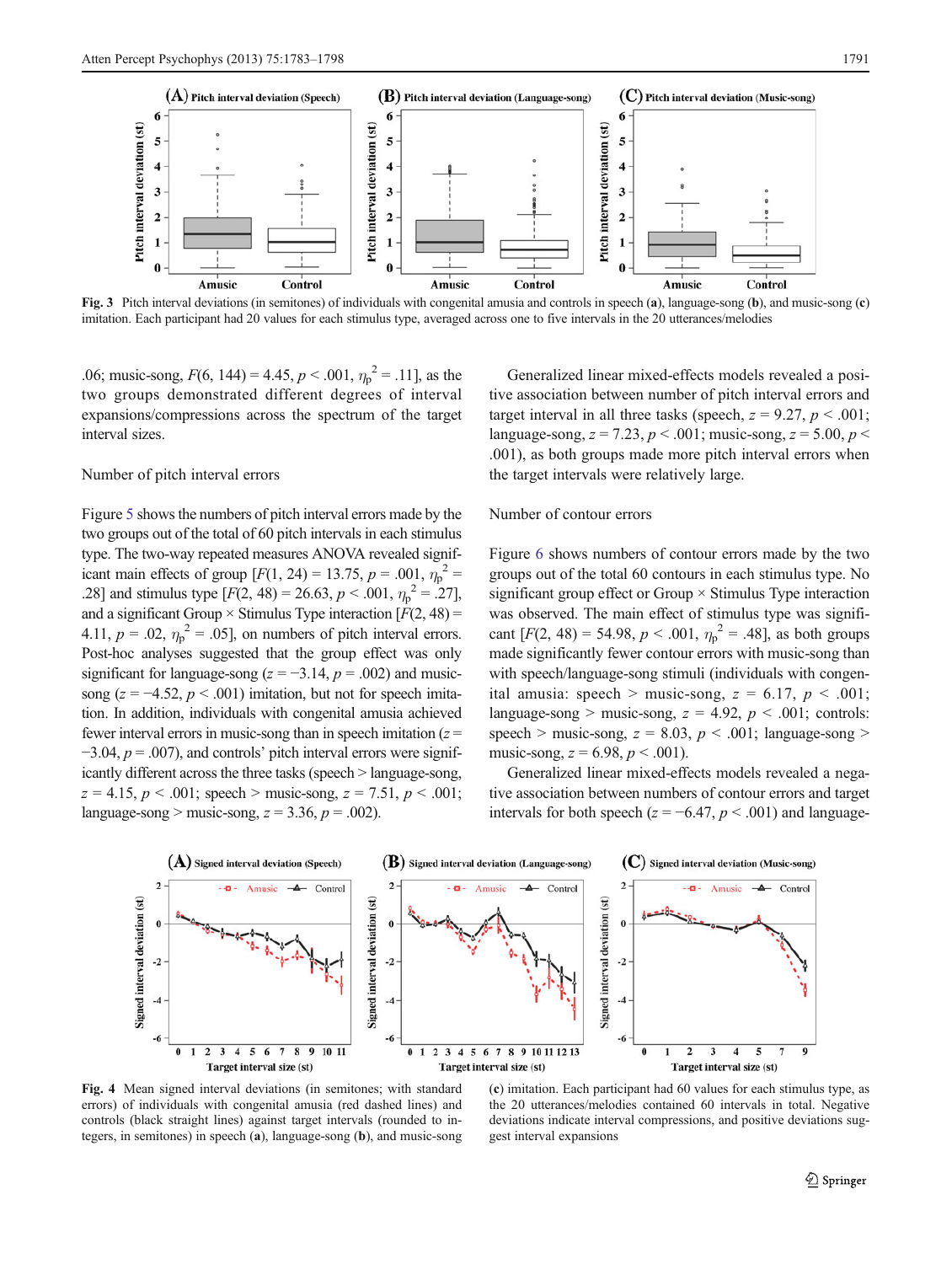<span id="page-9-0"></span>

Fig. 5 Numbers of pitch interval errors (out of the total number of 60 pitch intervals in the speech/song stimuli) of individuals with congenital amusia and controls in speech (a), language-song (b), and music-song (c) imitation. Individual participants (13 in each group) are represented

by black dots, with those at the same horizontal level having identical values, and those lying beyond the whiskers being outliers (which are further indicated by open circles along the midline)

song ( $z = -6.03$ ,  $p < .001$ ) imitation, but not for music-song imitation. That is, for both groups, smaller pitch intervals in the target production were more likely to lead to contour errors in the imitation than were larger pitch intervals in both speech and language-song imitation, but not in music-song imitation.

## Duration difference

Figure [7](#page-10-0) illustrates the duration differences (in milliseconds) between target and imitation by the two groups in the three tasks. The two-way repeated measures ANOVA revealed a significant main effect of stimulus type  $[F(2, 48) = 137.07, p <$ .001,  $\eta_p^2$  = .73] and a significant Group × Stimulus Type interaction  $[F(2, 48) = 3.79, p = .03, \eta_p^2 = .07]$  on duration differences. The main effect of group was only marginally significant  $[F(1, 24) = 4.22, p = .051, \eta_p^2 = .08]$ . Post-hoc analyses suggested that individuals with congenital amusia showed significantly larger duration differences than did controls in speech ( $z = 2.14$ ,  $p = .03$ ) and music-song ( $z = 2.15$ ,  $p =$ .03) imitation, but not in language-song imitation. Both groups showed the smallest duration differences in speech imitation and the biggest duration differences in music-song imitation

(individuals with congenital amusia: speech < language-song,  $z = -11.61$ ,  $p < .001$ ; speech < music-song,  $z = -32.77$ ,  $p <$ .001; language-song < music-song,  $z = -21.16$ ,  $p < .001$ ; controls: speech < language-song,  $z = -13.83$ ,  $p \le .001$ ; speech < music-song,  $z = -30.22$ ,  $p < .001$ ; language-song < music-song,  $z = -16.39$ ,  $p < .001$ ).

Linear mixed-effects models revealed a positive association between target duration and duration difference in all three tasks (speech,  $t = 7.97$ ,  $p < .001$ ; language-song,  $t =$ 15.31,  $p < .001$ ; music-song,  $t = 15.53$ ,  $p < .001$ ), but this association was weaker for controls than for individuals with congenital amusia in music-song imitation (Group  $\times$  Target Duration,  $t = -3.06$ ,  $p = .002$ ).

# IOI difference

Figure [8](#page-10-0) illustrates the IOI differences (in milliseconds) between target and imitation by the two groups in the three tasks. The two-way repeated measures ANOVA revealed significant main effects of group  $[F(1, 24) = 13.34, p = .001, \eta_p^2 = .15]$ and stimulus type  $[F(2, 48) = 52.96, p < .001, \eta_p^2 = .60]$  on the IOI differences, but no Group × Stimulus Type interaction. Post-hoc analyses suggested that individuals with congenital



Fig. 6 Numbers of contour errors (out of the total number of 60 contours in the speech/song stimuli) of individuals with congenital amusia and controls in speech (a), language-song (b), and music-song (c) imitation. Individual participants (13 in each group) are represented

by black dots, with those at the same horizontal level having identical values, and those lying beyond the whiskers being outliers (which are further indicated by open circles along the midline)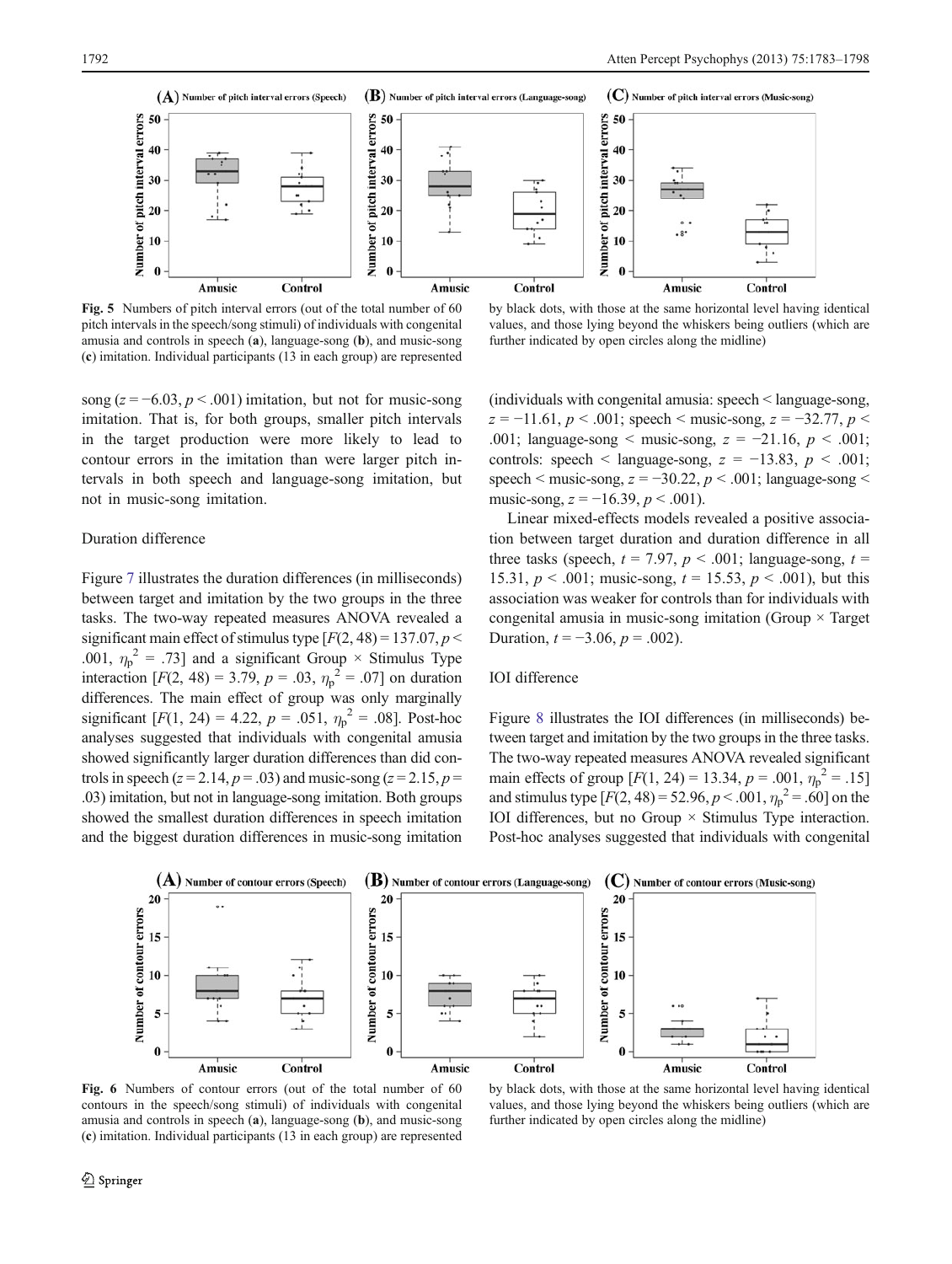<span id="page-10-0"></span>

Fig. 7 Duration differences (in milliseconds) of individuals with congenital amusia and controls in speech (a), language-song (b), and music-song (c) imitation. Each participant had 20 values for each stimulus type, averaged across two to six syllables/notes in the 20 utterances/melodies

amusia showed significantly larger IOI differences than did controls in language-song ( $z = 2.27$ ,  $p = .02$ ) and music-song  $(z = 2.43, p = .02)$  imitation, but the difference was only marginally significant in speech imitation ( $z = 1.78$ ,  $p = .08$ ). Both groups showed the smallest IOI differences in speech imitation and the biggest IOI differences in music-song imitation (individuals with congenital amusia: speech < languagesong,  $z = -3.96$ ,  $p < .001$ ; speech < music-song,  $z = -17.32$ ,  $p <$ .001; language-song < music-song,  $z = -13.36$ ,  $p \le 0.001$ ; controls: speech < language-song,  $z = -4.21$ ,  $p \le .001$ ; speech < music-song,  $z = -15.63$ ,  $p < .001$ ; language-song < music-song,  $z = -11.42$ ,  $p < .001$ ).

Linear mixed-effects models revealed a positive association between target IOI and IOI difference in all three tasks (speech,  $t = 2.76$ ,  $p = .006$ ; language-song,  $t = 6.49$ ,  $p < .001$ ; musicsong,  $t = 6.52$ ,  $p < .001$ ), and this association was weaker for controls than for individuals with congenital amusia in language-song imitation (Group × Target Duration,  $t = -2.34$ ,  $p = .02$ ).

# Number of time errors

Figure [9](#page-11-0) shows the numbers of time errors (out of 80) made by the two groups during speech/song imitation. The main effect of group was significant  $[F(1, 24) = 8.65, p = .007, \eta_p^2 = .17]$ ,

as controls made fewer time errors than did individuals with congenital amusia across the three tasks (speech,  $z = -2.36$ ,  $p = .02$ ; language-song,  $z = -1.75$ ,  $p = .08$ ; music-song,  $z =$  $-2.50$ ,  $p = .01$ ). No significant effect of stimulus type or Group  $\times$  Stimulus Type interaction was observed.

Generalized linear mixed-effects models revealed a negative association between number of time errors and target duration for speech imitation ( $z = -2.94$ ,  $p = .003$ ; the shorter the target duration, the greater the number of time errors), but a positive association between number of time errors and target duration for music-song imitation ( $z = 6.70$ ,  $p < .001$ ; the longer the target duration, the greater the number of time errors). No significant effect of target duration on number of time errors was observed for language-song imitation.

Correlations between imitation performance, MBEA scores, and pitch thresholds in individuals with congenital amusia

In order to investigate the relationship between production and perception in congenital amusia, correlation analyses were conducted between imitation performance and MBEA scores in individuals with congenital amusia (controls' data are omitted in the interest of space). Negative correlations suggest that better scores on the MBEA (i.e., number of correct responses



Fig. 8 Interonset interval (IOI) differences (in milliseconds) of individuals with congenital amusia and controls in speech (a), language-song (b), and music-song (c) imitation. Each participant had 20 values for each stimulus type, averaged across one to five IOIs in the 20 utterances/melodies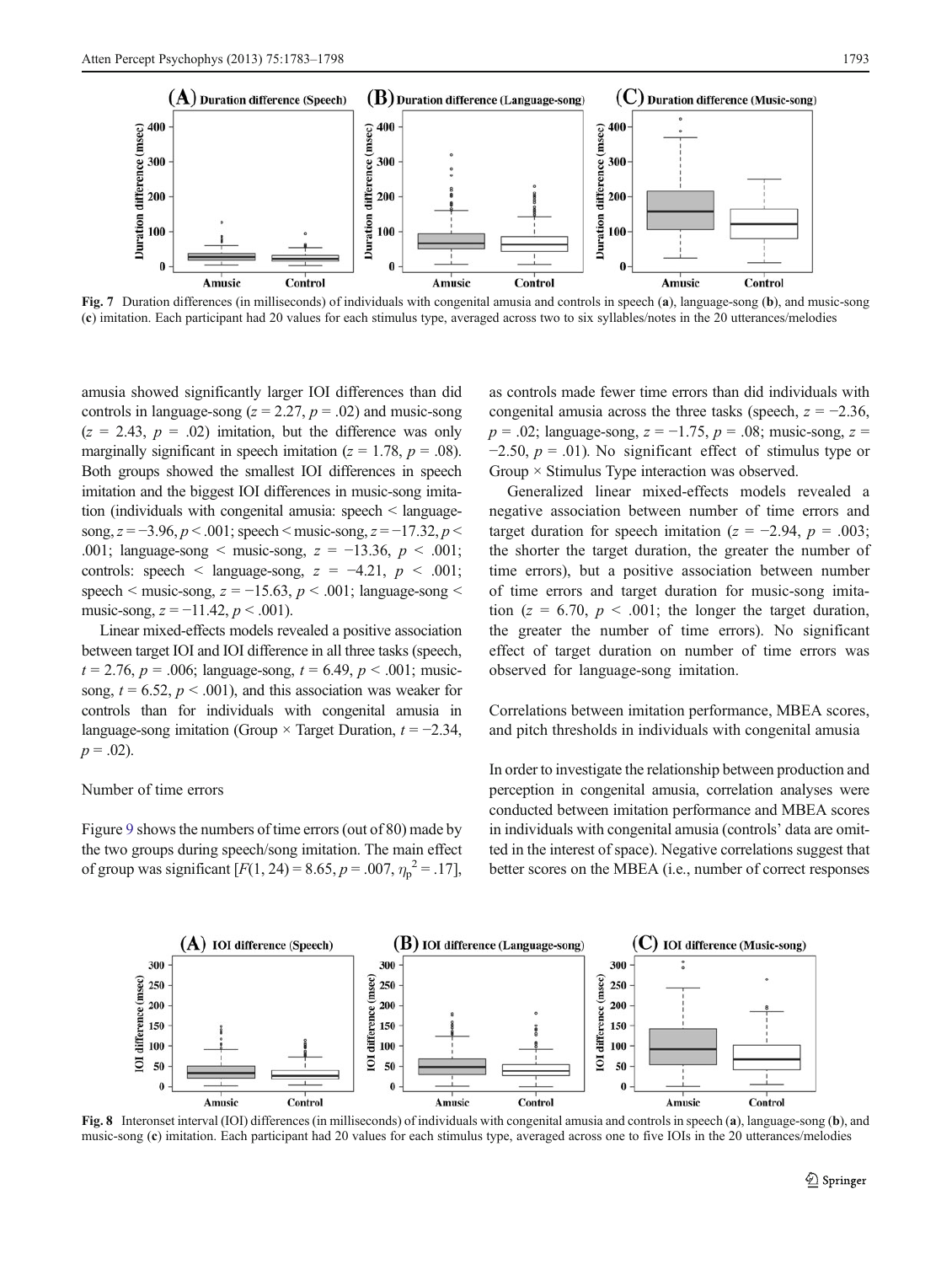<span id="page-11-0"></span>

Fig. 9 Numbers of time errors (out of 80) of individuals with congenital amusia and controls in speech (a), language-song (b), and musicsong (c) imitation. Individual participants (13 in each group) are

represented by black dots, with those at the same horizontal level having identical values, and those lying beyond the whiskers being outliers (which are further indicated by open circles along the midline)

out of 30) were associated with better speech/song imitation performance (i.e., smaller values of pitch/time variables). First, MBEA scale scores were negatively correlated with pitch interval deviations ( $\tau = -0.45$ ,  $p = 0.04$ ) and numbers of pitch interval ( $\tau = -0.59$ ,  $p = 0.006$ ) and contour errors ( $\tau = -0.54$ ,  $p = .02$ ) in speech imitation. Second, negative correlations were observed between MBEA interval scores and duration difference ( $\tau = -0.50$ ,  $p = 0.02$ ) and number of time errors ( $\tau =$  $-0.57$ ,  $p = 0.01$ ) in speech imitation. Third, MBEA rhythm scores were negatively associated with duration difference  $(\tau = -.48, p = .03)$  and number of time errors  $(\tau = -.49, p = .03)$ .03) in speech imitation. Fourth, negative associations were observed between MBEA meter scores and pitch interval deviations ( $\tau = -0.48$ ,  $p = 0.02$ ) and number of pitch interval errors  $(\tau = -.62, p = .004)$  in speech imitation, and between MBEA meter scores and duration difference ( $\tau = -0.56$ ,  $p = 0.008$ ), IOI difference ( $\tau = -.48$ ,  $p = .02$ ), and number of time errors ( $\tau =$  $-0.50, p = 0.02$ ) in music-song imitation. Finally, MBEA memory scores were negatively correlated with absolute pitch deviations in speech ( $\tau = -0.43$ ,  $p = 0.04$ ) and music-song ( $\tau = -0.43$ ,  $p = 0.04$ ) imitation, with numbers of contour errors in music-song imitation ( $\tau = -.58$ ,  $p = .01$ ), and with IOI difference in languagesong imitation ( $\tau = -.51$ ,  $p = .02$ ).

Correlation analyses between pitch thresholds and imitation performance in individuals with congenital amusia revealed a positive correlation between pitch direction discrimination thresholds and IOI difference in language-song imitation ( $\tau$  = .61,  $p$  = .005): The higher (worse) the thresholds, the worse the relative time matching.

# Discussion

The relationship between music and language

In the present study, we investigated pitch and rhythm processing in speech versus song imitation among Mandarinspeaking individuals with and without congenital amusia in order to examine whether the functional differences between music and language would have any impact on pitch/rhythm processing in either domain. The finding of reduced speech and song imitation abilities in individuals with congenital amusia provides further evidence for shared mechanisms between music and language processing (Liu et al., [2010;](#page-14-0) Patel, [2008](#page-14-0), [2012a\)](#page-14-0). Given the important role that imitation plays in phonological development (Plaut & Kello, [1999\)](#page-14-0), the observed speech imitation impairment in congenital amusia seems rather surprising, since it might potentially hinder the language (in this case, Mandarin) acquisition of these individuals. Nevertheless, individuals with congenital amusia rarely report language problems in everyday life (in English, Liu et al., [2010;](#page-14-0) in Mandarin, Jiang et al., [2010\)](#page-14-0). The apparent paradox may be explained by the different natures of speech and music: Speech is function-driven, and music is form-driven (Patel, [2008\)](#page-14-0). In particular, pitch patterns in speech are used for representing functional contrasts (e.g., lexical tone/stress, focus, sentence modality, etc.), and as such their execution only needs to satisfy contrastive adequacy (Xu, [2005](#page-15-0)). For music, musical understanding or communication relies on pitch accuracy and aesthetics, which are obvious aspects to be perfected in performances (Patel, [2008](#page-14-0), [2011](#page-14-0), [2012b](#page-14-0)). Indeed, research has demonstrated that the exact control of  $F_0$  is "unnecessary" in speaking but "preferable" in singing (Natke, Donath, & Kalveram, [2003](#page-14-0); Patel, [2012b](#page-14-0)). The present results are consistent with such claims, in that imitation of song was generally more accurate than imitation of speech with respect to pitch and time for individuals with or without congenital amusia (see also the similar results of Mantell & Pfordresher, [2013](#page-14-0), for English-speaking individuals who do not have congenital amusia). That is, although both groups had mean absolute pitch deviations and pitch interval deviations above one semitone in speech imitation, controls' absolute/relative pitch deviations in song imitation were on average below one semitone, whereas those of individuals with congenital amusia were close to or above one semitone. Therefore, it seems that although neither group was very accurate in speech imitation, controls achieved increased accuracy for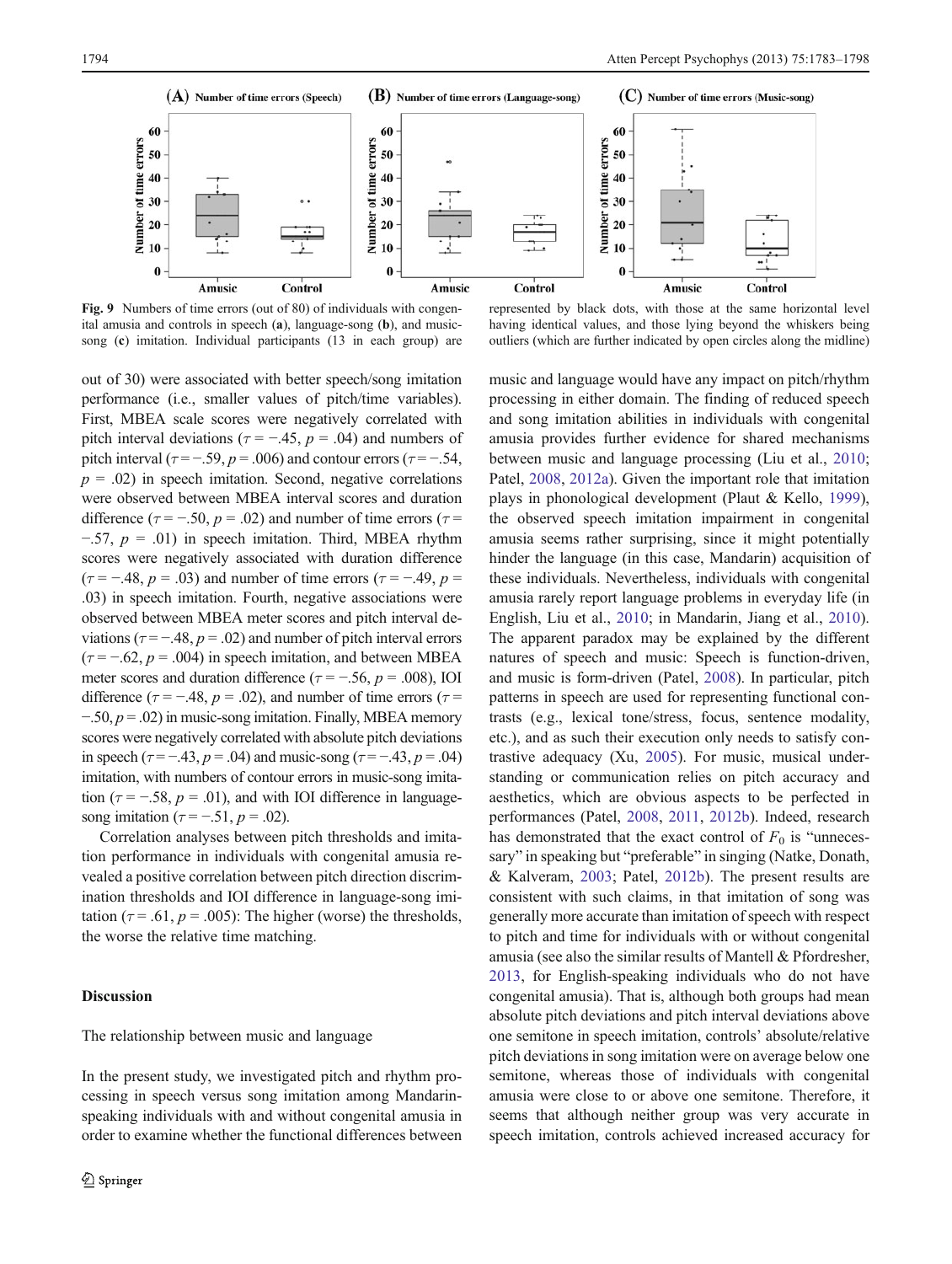song imitation, whereas individuals with congenital amusia were unable to do so, as evidenced by the significant Group  $\times$ Stimulus Type interaction on number of pitch interval errors in speech/song imitation (the group effect was only significant for language-song and music-song imitation, but not for speech imitation).

#### Pitch/interval/contour processing in music and speech

The individuals with congenital amusia in the present study showed reduced performance relative to controls on both absolute (absolute pitch deviation for all three tasks) and relative (pitch interval deviation for all three tasks, number of pitch interval errors for language-song and music-song) pitch matching in speech/song imitation. Acoustic analyses revealed a positive association between target interval and interval deviation (the larger the target interval, the greater the interval deviation), and this association was stronger in individuals with congenital amusia than in controls. This indicates that these individuals were more likely than controls to compress large pitch intervals in both speech and song imitation (as evidenced by the results on signed interval deviations in the two groups; Fig. [4\)](#page-8-0).

The present findings also suggest that the reduced performance on speech/song imitation in individuals with congenital amusia was due mostly to inaccurate pitch and interval processing, but not to inaccurate contour processing. This is consistent with the results of Loui et al. ([2008\)](#page-14-0), but not with Dalla Bella et al. ([2009\)](#page-13-0) and Wise [\(2009](#page-15-0)). Note that Pfordresher and Brown [\(2007](#page-14-0)) also found no differences between good- and poor-pitch singers with respect to contour errors. This discrepancy may be due to task (imitation vs. singing from memory) or stimulus (lyrics vs. tones) differences among these studies.

#### Rhythm processing in music and speech

When singing a familiar song from memory, individuals with congenital amusia have been shown to perform similarly to controls in terms of tempo, number of time errors, and rubato consistency, although they showed greater temporal variability than did controls (Dalla Bella et al., [2009\)](#page-13-0). In the present study of speech/song imitation, the group effect was found to be significant for both IOI difference (significance for language-song and music-song, and marginal significance for speech) and number of time errors (significance for all three tasks). Furthermore, the significant Group  $\times$  Stimulus Type interaction on duration difference (the main effect of group was marginally significant) suggests a significant group effect on duration differences in speech and music-song imitation, but not in language-song imitation. It is worth noting that IOI differences in the present study measured localized relative time matching between individual imitated IOIs and target IOIs,

which is equivalent to the measures of neither tempo (mean IOI of the quarter note) nor temporal variability (coefficient of variation of quarter-note IOIs) in Dalla Bella et al. [\(2009](#page-13-0)). The discrepancy between the present findings and those in Dalla Bella et al. [\(2009](#page-13-0)) concerning the number of time errors made by individuals with congenital amusia may result from the familiarity of the song materials used in the two studies. Namely, it may be that reduced time-matching abilities in individuals with congenital amusia are more likely to be revealed when singing or imitating unfamiliar speech/song materials (the present study) than when singing or imitating familiar ones (Dalla Bella et al., [2009](#page-13-0)).

It is worth noting that although both groups in the present study showed greater duration and IOI differences in song than in speech imitation (music-song > language-song > speech), this finding may not necessarily imply that absolute and relative time matching during speech imitation were superior to song imitation for both groups. Two of our results motivate this interpretation. First, no significant main effect of stimulus type was observed on number of time errors (a relative measure of time matching) for either group. Second, we found a positive association between the target duration/IOI and duration/IOI differences in all three tasks. Given that music-song stimuli contained the longest target durations/IOIs among the three stimulus types (Table [3](#page-5-0)), it is likely that the largest duration/IOI differences in music-song imitation were caused by the positive associations between target durations/IOIs and duration/IOI differences. This effect simply replicates the well-known association between target duration and timing variability in production (e.g., Wing & Kristofferson, [1973\)](#page-15-0). Interestingly, the association between target duration and duration difference was weaker for controls than it was for individuals with congenital amusia within the music-song imitation condition. Similarly, the association between target IOI and IOI difference was weaker for controls than for individuals with congenital amusia within the language-song imitation condition. The fact that control participants were less strongly affected by target duration may partly explain their superior performance on time matching in speech/song imitation.

#### The relationship between perception and production

The extent to which singing and pitch-matching abilities can be predicted by pitch perception thresholds is a debated issue (Amir, Amir, & Kishon-Rabin, [2003;](#page-13-0) Bradshaw & McHenry, [2005](#page-13-0); Dalla Bella et al., [2007](#page-13-0), [2009](#page-13-0); Hutchins & Peretz, [2011,](#page-14-0) [2012b](#page-14-0); Nikjeh, Lister, & Frisch, [2009](#page-14-0); Pfordresher & Brown, [2007](#page-14-0)). Upon observing the complex pitch production and perception associations and dissociations in congenital amusia, Dalla Bella et al. ([2009\)](#page-13-0) concluded that amusic singing could not be accounted for by a fine-grained pitch discrimination deficit alone. The results from the present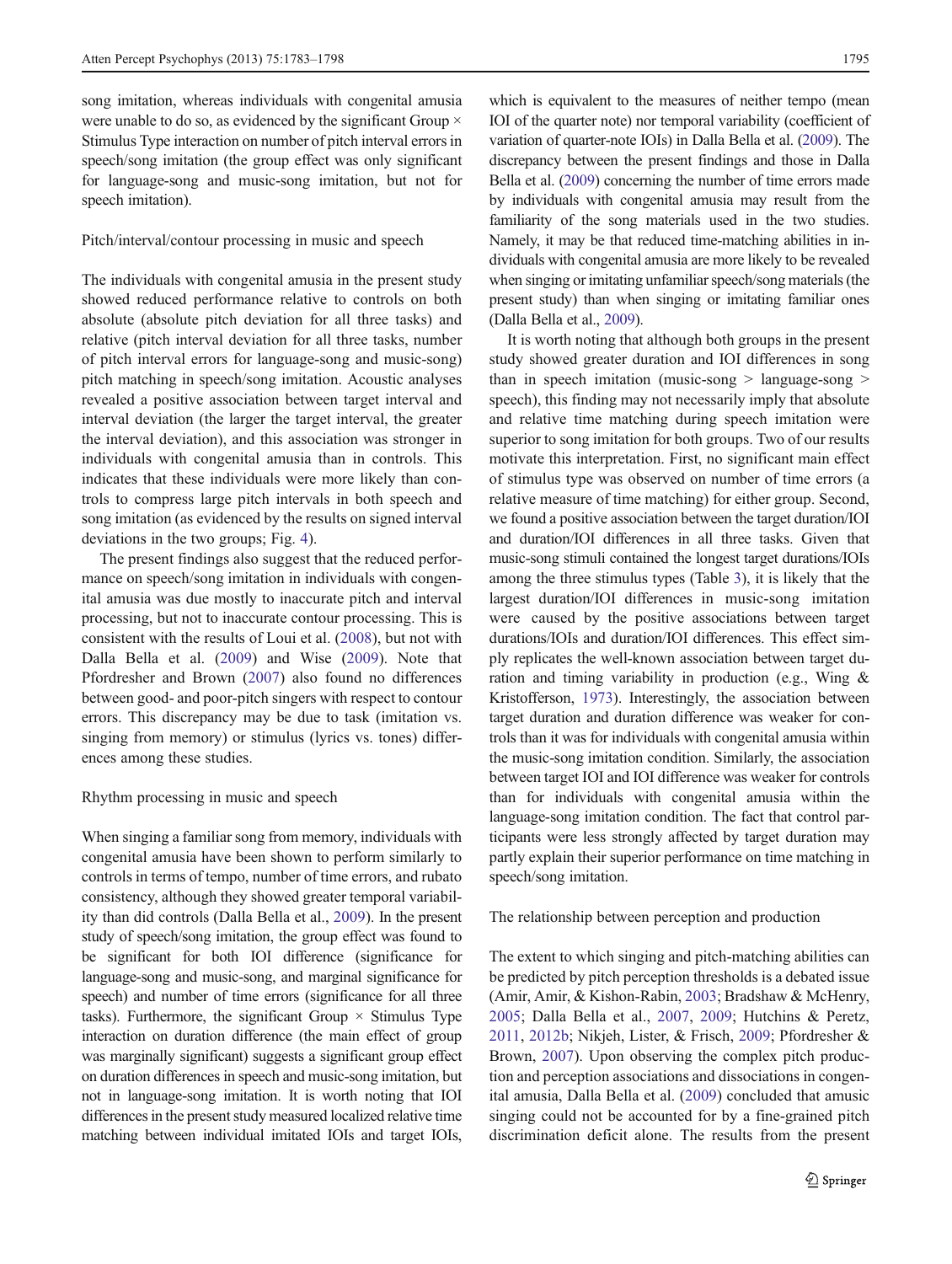<span id="page-13-0"></span>study further support this conclusion, as the speech/song imitation performance of individuals with congenital amusia was largely associated with their scores on the MBEA melodic perception tests, but rarely with their pitch change detection or pitch direction discrimination thresholds (see the details in the [Results](#page-6-0) section). Acoustic analyses of the speech/song imitation data suggest that, although like controls, individuals with congenital amusia were more likely to make contour errors on smaller target intervals than on larger ones (especially in speech and language-song imitation), both groups made more pitch interval errors when the target intervals were relatively large (across the three tasks). Furthermore, individuals with congenital amusia showed a stronger positive association between target interval and pitch interval deviation than did controls: The larger the target interval, the greater the pitch interval deviation (mostly due to interval compression, as in Dalla Bella et al., 2009; Pfordresher & Brown, [2007\)](#page-14-0). These findings indicate that the pitch imitation deficits of individuals with congenital amusia cannot be explained solely by their impaired abilities to discriminate fine-grained pitch changes, and thus the core deficit of amusia may go beyond low-level pitch-processing impairments (Patel, [2008](#page-14-0); Patel et al., [2005](#page-14-0)).

Finally, although the present study did not measure cognitive abilities such as working memory capacity, the findings are unlikely to have resulted from the possible differences in cognitive ability between the two groups for the following reasons. First, individuals with congenital amusia demonstrated working memory capacities comparable to those of controls (Williamson & Stewart, [2010](#page-15-0)). Second, ranging from two to six syllables/notes, our speech/song stimuli were relatively short verbal sound sequences, for which individuals with congenital amusia show normal short-term memory (Tillmann, Schulze, & Foxton, [2009](#page-14-0)). However, future studies will be required in order to explore whether individual differences in cognitive abilities such as working memory are associated with musical and speechprocessing abilities in congenital amusia.

## **Conclusion**

The present study is the first to report the reduced speech and song imitation abilities of individuals with congenital amusia, despite the fact that these individuals are proficient speakers of a tone language, Mandarin. The domain-general pitch/time production deficits in congenital amusia provide a new line of evidence for the shared mechanisms in pitch/time processing between language and music. However, similar to controls, individuals with congenital amusia demonstrated better pitch matching in song than in speech imitation, suggesting that the apparent domain specificity of congenital amusia may partly be due to the different functions that music and language serve

in everyday life. That is, pitch patterns in speech are used for representing functional contrasts. For music, pitch accuracy is a crucial requirement for musical communication. Therefore, although individuals with congenital amusia are able to imitate pitches more accurately in singing than in speaking, the degree of precision is still not enough for music processing, but is already sufficient for speech processing.

Author note We thank Pan Hu for creating the music-song melodies for the study, and Simone Dalla Bella for providing information on the pitch and time-matching variables for the speech/song imitation tasks. This work was supported by the Economic and Social Research Council (Grant No. PTA-026-27-2480-a to F.L.). The authors also thank J. Devin Mcauley and two anonymous reviewers for insightful comments, and Patrick Suppes (Center for the Study of Language and Information, Stanford University) for his financial support to F.L.

#### References

- Amir, O., Amir, N., & Kishon-Rabin, L. (2003). The effect of superior auditory skills on vocal accuracy. Journal of the Acoustical Society of America, 113, 1102–1108.
- Ayotte, J., Peretz, I., & Hyde, K. (2002). Congenital amusia: A group study of adults afflicted with a music-specific disorder. Brain, 125, 238–251.
- Baayen, R. H., Davidson, D. J., & Bates, D. M. (2008). Mixed-effects modeling with crossed random effects for subjects and items. Journal of Memory and Language, 59, 390–412. doi[:10.1016/j.](http://dx.doi.org/10.1016/j.jml.2007.12.005) [jml.2007.12.005](http://dx.doi.org/10.1016/j.jml.2007.12.005)
- Bakeman, R. (2005). Recommended effect size statistics for repeated measures designs. Behavior Research Methods, 37, 379–384. doi[:10.3758/BF03192707](http://dx.doi.org/10.3758/BF03192707)
- Bidelman, G. M., Gandour, J. T., & Krishnan, A. (2011). Cross-domain effects of music and language experience on the representation of pitch in the human auditory brainstem. Journal of Cognitive Neuroscience, 23, 425–434.
- Boersma, P., & Weenink, D. (2011). Praat: Doing phonetics by computer (Version 5.2.19) [Computer program]. Retrieved from [www.](http://www.praat.org/) [praat.org](http://www.praat.org/)
- Bradshaw, E., & McHenry, M. A. (2005). Pitch discrimination and pitch matching abilities of adults who sing inaccurately. Journal of Voice, 19, 431–439.
- Chen, Y., & Xu, Y. (2006). Production of weak elements in speech: Evidence from  $F(0)$  patterns of neutral tone in Standard Chinese. Phonetica, 63, 47–75.
- Dalla Bella, S., Berkowska, M., & Sowiński, J. (2011). Disorders of pitch production in tone deafness. Frontiers in Psychology, 2, 164. doi[:10.3389/fpsyg.2011.00164](http://dx.doi.org/10.3389/fpsyg.2011.00164)
- Dalla Bella, S., Giguère, J.-F., & Peretz, I. (2007). Singing proficiency in the general population. Journal of the Acoustical Society of America, 121, 1182–1189.
- Dalla Bella, S., Giguère, J.-F., & Peretz, I. (2009). Singing in congenital amusia. Journal of the Acoustical Society of America, 126, 414– 424.
- Dalla Bella, S., & Peretz, I. (2003). Congenital amusia interferes with the ability to synchronize with music. Annals of the New York Academy of Sciences, 999, 166–169.
- Dowling, W. J., & Bartlett, J. C. (1981). The importance of interval formation in long-term memory for melodies. Psychomusicology, 1, 30–49.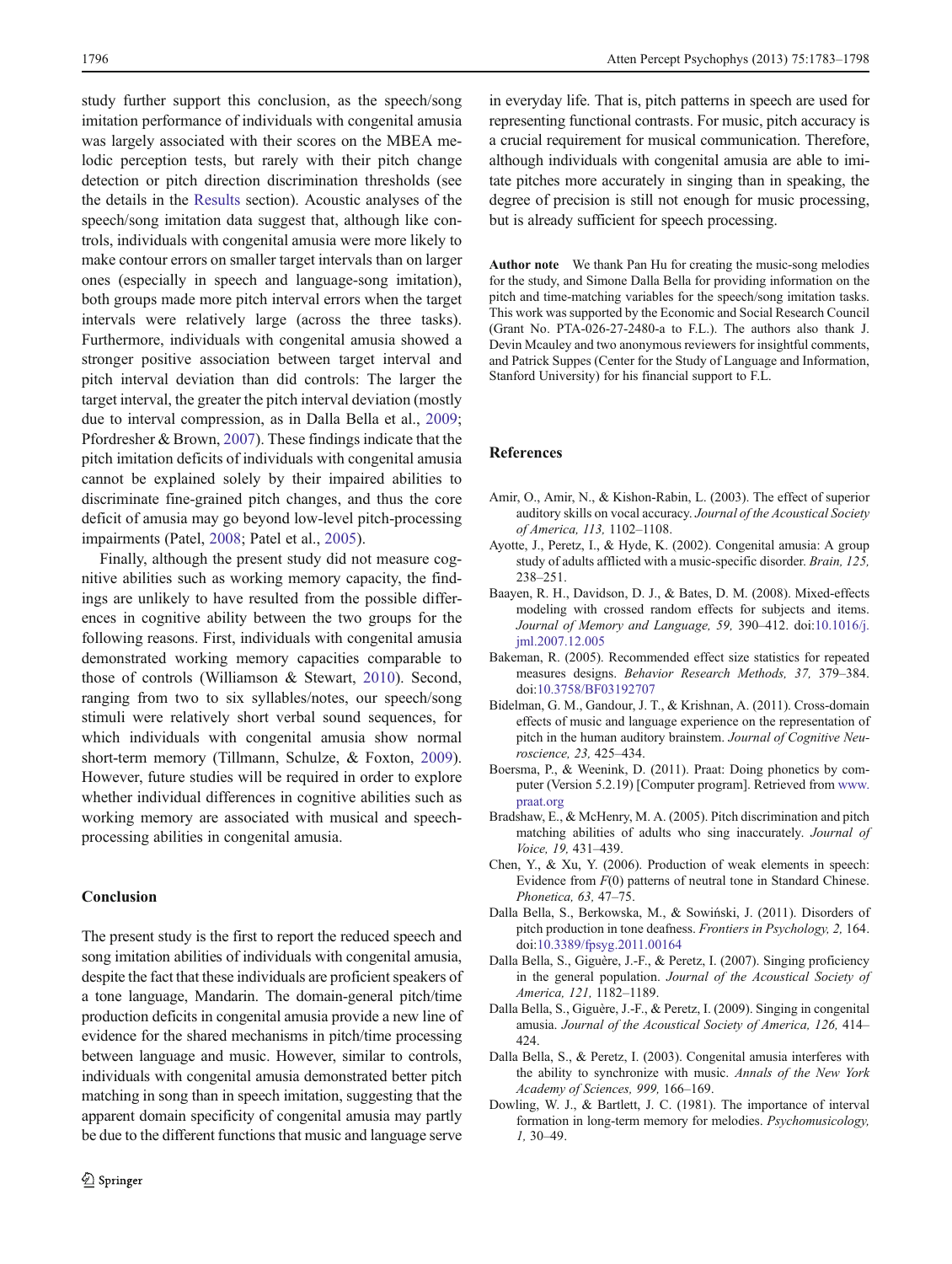- <span id="page-14-0"></span>Dowling, W. J., & Fujitani, D. S. (1971). Contour, interval, and pitch recognition in memory for melodies. Journal of the Acoustical Society of America, 49, 524–531.
- Dowling, W. J., & Harwood, D. L. (1986). Music cognition. San Diego, CA: Academic Press.
- Duanmu, S. (2007). The phonology of Standard Chinese (2nd ed.). New York, NY: Oxford University Press.
- Foxton, J. M., Dean, J. L., Gee, R., Peretz, I., & Griffiths, T. D. (2004). Characterization of deficits in pitch perception underlying "tone deafness. Brain, 127, 801–810.
- Foxton, J. M., Nandy, R. K., & Griffiths, T. D. (2006). Rhythm deficits in "tone deafness. Brain and Cognition, 62, 24–29.
- Henry, M. J., & McAuley, J. D. (2010). On the prevalence of congenital amusia. Music Perception, 27, 413–418.
- Hothorn, T., Bretz, F., & Westfall, P. (2008). Simultaneous inference in general parametric models. Biometrical Journal, 50, 346–363.
- Hutchins, S., Gosselin, N., & Peretz, I. (2010a). Identification of changes along a continuum of speech intonation is impaired in congenital amusia. Frontiers in Psychology, 1, 236. doi[:10.3389/](http://dx.doi.org/10.3389/fpsyg.2010.00236)  $f$ psyg. 2010.00236
- Hutchins, S., & Peretz, I. (2011). Perception and action in singing. Progress in Brain Research, 191, 103–118.
- Hutchins, S., & Peretz, I. (2012a). Amusics can imitate what they cannot discriminate. Brain and Language, 123, 234–239.
- Hutchins, S., & Peretz, I. (2012b). A frog in your throat or in your ear? Searching for the causes of poor singing. Journal of Experimental Psychology. General, 141, 76–97.
- Hutchins, S., Zarate, J. M., Zatorre, R. J., & Peretz, I. (2010b). An acoustical study of vocal pitch matching in congenital amusia. Journal of the Acoustical Society of America, 127, 504–512.
- Jiang, C., Hamm, J. P., Lim, V. K., Kirk, I. J., & Yang, Y. (2010). Processing melodic contour and speech intonation in congenital amusics with Mandarin Chinese. Neuropsychologia, 48, 2630– 2639. doi[:10.1016/j.neuropsychologia.2010.05.009](http://dx.doi.org/10.1016/j.neuropsychologia.2010.05.009)
- Jiang, C., Hamm, J. P., Lim, V. K., Kirk, I. J., & Yang, Y. (2012). Impaired categorical perception of lexical tones in Mandarinspeaking congenital amusics. Memory & Cognition, 40, 1109– 1121. doi[:10.3758/s13421-012-0208-2](http://dx.doi.org/10.3758/s13421-012-0208-2)
- Liu, F., Jiang, C., Thompson, W. F., Xu, Y., Yang, Y., & Stewart, L. (2012). The mechanism of speech processing in congenital amusia: Evidence from Mandarin speakers. PLoS One, 7, e30374. doi[:10.1371/journal.pone.0030374](http://dx.doi.org/10.1371/journal.pone.0030374)
- Liu, F., Patel, A. D., Fourcin, A., & Stewart, L. (2010). Intonation processing in congenital amusia: Discrimination, identification, and imitation. Brain, 133, 1682–1693.
- Liu, F., Xu, Y., Patel, A. D., Francart, T., & Jiang, C. (2012). Differential recognition of pitch patterns in discrete and gliding stimuli in congenital amusia: Evidence from Mandarin speakers. Brain and Cognition, 79, 209–215.
- Loui, P., Guenther, F. H., Mathys, C., & Schlaug, G. (2008). Action– perception mismatch in tone-deafness. Current Biology, 18, R331–R332.
- Mantell, J. T., & Pfordresher, P. Q. (2013). Vocal imitation of song and speech. Cognition, 127, 177–202.
- Miller, G. A., & Chapman, J. P. (2001). Misunderstanding analysis of covariance. Journal of Abnormal Psychology, 110, 40–48.
- Nan, Y., Sun, Y., & Peretz, I. (2010). Congenital amusia in speakers of a tone language: Association with lexical tone agnosia. Brain, 133, 2635–2642.
- Natke, U., Donath, T. M., & Kalveram, K. T. (2003). Control of voice fundamental frequency in speaking versus singing. Journal of the Acoustical Society of America, 113, 1587–1593.
- Nikjeh, D. A., Lister, J. J., & Frisch, S. A. (2009). The relationship between pitch discrimination and vocal production: Comparison of vocal and instrumental musicians. Journal of the Acoustical Society of America, 125, 328–338.
- Over, H., & Gattis, M. (2010). Verbal imitation is based on intention understanding. Cognitive Development, 25, 46–55.
- Patel, A. D. (2008). Music, language, and the brain. New York, NY: Oxford University Press.
- Patel, A. D. (2011). Why would musical training benefit the neural encoding of speech? The OPERA hypothesis. Frontiers in Psychology, 2, 142. doi[:10.3389/fpsyg.2011.00142](http://dx.doi.org/10.3389/fpsyg.2011.00142)
- Patel, A. D. (2012a). Language, music, and the brain, a resourcesharing framework. In P. Rebuschat, M. Rohrmeier, J. Hawkins, & I. Cross (Eds.), Language and music as cognitive systems (pp. 204–223). Oxford, UK: Oxford University Press.
- Patel, A. D. (2012b). The OPERA hypothesis, assumptions and clarifications. Annals of the New York Academy of Sciences, 1252, 124–128.
- Patel, A. D., Foxton, J. M., & Griffiths, T. D. (2005). Musically tone-deaf individuals have difficulty discriminating intonation contours extracted from speech. Brain and Cognition, 59, 310–313.
- Patel, A. D., Iversen, J. R., & Rosenberg, J. C. (2006). Comparing the rhythm and melody of speech and music: The case of British English and French. Journal of the Acoustical Society of America, 119, 3034–3047.
- Patel, A. D., Peretz, I., Tramo, M., & Labreque, R. (1998). Processing prosodic and musical patterns: A neuropsychological investigation. Brain and Language, 61, 123–144.
- Patel, A. D., Wong, M., Foxton, J., Lochy, A., & Peretz, I. (2008). Speech intonation perception deficits in musical tone deafness (congenital amusia). Music Perception, 25, 357–368.
- Peretz, I., Ayotte, J., Zatorre, R., Mehler, J., Ahad, P., Penhune, V., & Jutras, B. (2002). Congenital amusia: A disorder of fine-grained pitch discrimination. Neuron, 33, 185–191.
- Peretz, I., Champod, S., & Hyde, K. (2003). Varieties of musical disorders: The Montreal Battery of Evaluation of Amusia. Annals of the New York Academy of Sciences, 999, 58–75.
- Peretz, I., & Hyde, K. (2003). What is specific to music processing? Insights from congenital amusia. Trends in Cognitive Sciences, 7, 362–367.
- Pfordresher, P. Q., & Brown, S. (2007). Poor-pitch singing in the absence of "tone deafness. Music Perception, 25, 95–115.
- Pfordresher, P. Q., & Brown, S. (2009). Enhanced production and perception of musical pitch in tone language speakers. Attention, Perception, & Psychophysics, 71, 1385–1398. doi:[10.3758/APP.71.6.1385](http://dx.doi.org/10.3758/APP.71.6.1385)
- Pfordresher, P. Q., Brown, S., Meier, K. M., Belyk, M., & Liotti, M. (2010). Imprecise singing is widespread. Journal of the Acoustical Society of America, 128, 2182–2190.
- Plaut, D. C., & Kello, C. T. (1999). The emergence of phonology from the interplay of speech comprehension and production: A distributed connectionist approach. In B. MacWhinney (Ed.), The emergence of language (pp. 381–415). Mahwah, NJ: Erlbaum.
- R Development Core Team. (2012). R: A language and environment for statistical computing. Vienna, Austria, R Foundation for Statistical Computing. Retrieved from [www.R-project.org](http://www.r-project.org/)
- Sundberg, J., & Bauer-Huppmann, J. (2007). When does a sung tone start? Journal of Voice, 21, 285–293.
- Thompson, W. F., Marin, M. M., & Stewart, L. (2012). Reduced sensitivity to emotional prosody in congenital amusia rekindles the musical protolanguage hypothesis. Proceedings of the National Academy of Sciences, 109, 19027–19032.
- Tillmann, B., Burnham, D., Nguyen, S., Grimault, N., Gosselin, N., & Peretz, I. (2011a). Congenital amusia (or tone-deafness) interferes with pitch processing in tone languages. Frontiers in Auditory Cognitive Neuroscience, 2, 120. doi:[10.3389/fpsyg.2011.00120](http://dx.doi.org/10.3389/fpsyg.2011.00120)
- Tillmann, B., Rusconi, E., Traube, C., Butterworth, B., Umiltà, C., & Peretz, I. (2011b). Fine-grained pitch processing of music and speech in congenital amusia. Journal of the Acoustical Society of America, 130, 4089–4096.
- Tillmann, B., Schulze, K., & Foxton, J. M. (2009). Congenital amusia: A short-term memory deficit for non-verbal, but not verbal sounds. Brain and Cognition, 71, 259–264.